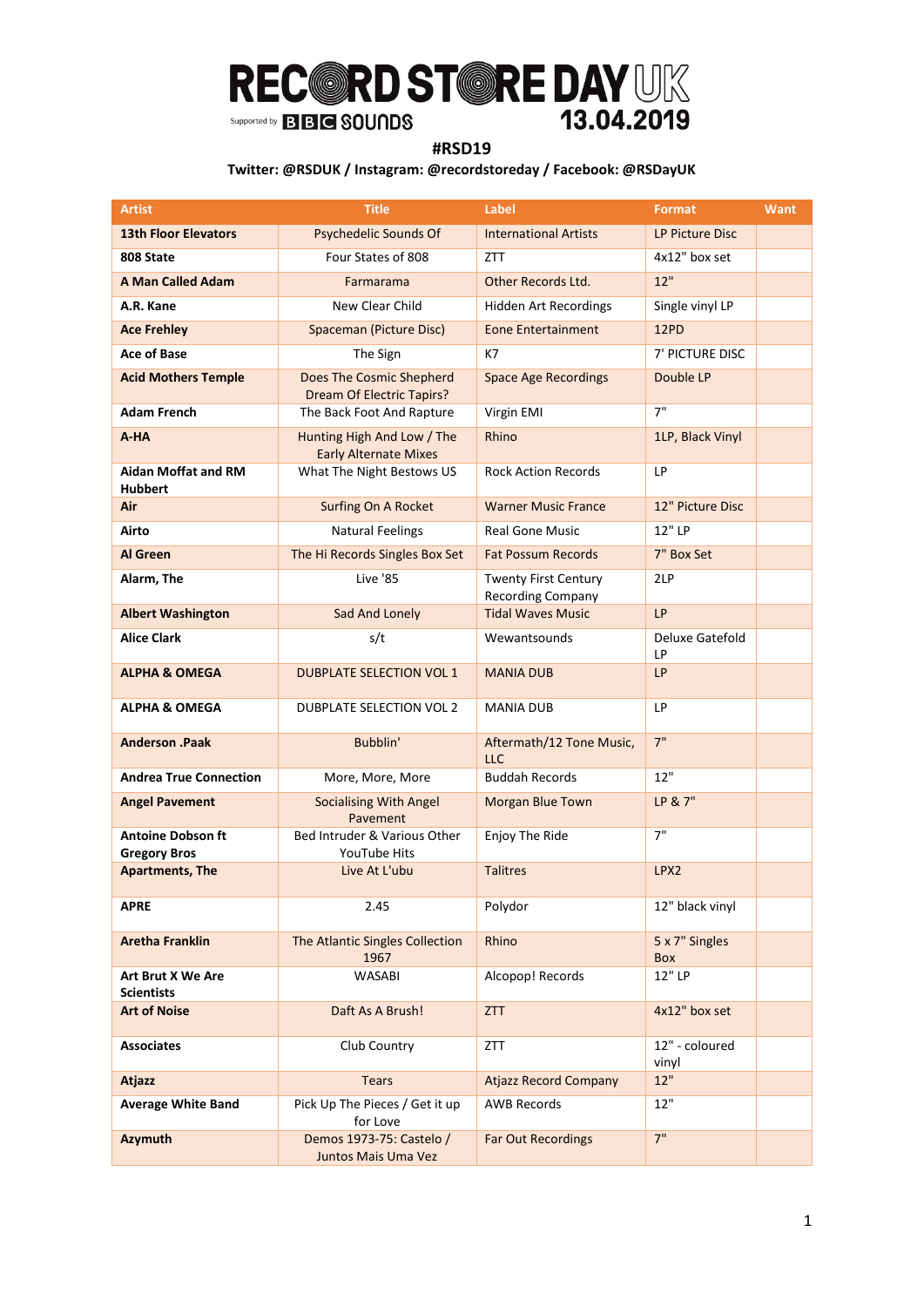### **#RSD19**

| <b>Bad Religion</b>            | My Sanity/Chaos From Within                                            | Epitaph                         | 7"                   |  |
|--------------------------------|------------------------------------------------------------------------|---------------------------------|----------------------|--|
| <b>Badfinger</b>               | So Fine--The Warner Bros.<br><b>Rarities</b>                           | <b>Real Gone Music</b>          | 2LP Red              |  |
| <b>Bananarama</b>              | Bananarama Remixed: Vol. 1                                             | London Stream Recordings        | 12"                  |  |
| <b>Bananarama</b>              | Drama                                                                  | <b>SFE</b>                      | Double LP            |  |
| Bananarama                     | Viva                                                                   | <b>SFE</b>                      | Double LP            |  |
| <b>Bang Bang Romeo</b>         | Cemetry / Creep                                                        | <b>Five Seven Music</b>         | 7" vinyl             |  |
| <b>Bardo Pond</b>              | <b>Big Laughing Jym</b>                                                | <b>Fire Records</b>             | <b>LP</b>            |  |
| <b>Bark Psychosis</b>          | <b>Independency (Singles</b><br>Collection)                            | <b>Hidden Art Recordings</b>    | Double LP            |  |
| Barst                          | Re:Cycles                                                              |                                 |                      |  |
| <b>Basement</b>                | <b>Be Here Now</b>                                                     | <b>WB</b>                       | 7" Coloured<br>Vinyl |  |
| <b>Basil Kirchin</b>           | Worlds Within Worlds                                                   | Trunk                           | LP                   |  |
| <b>Bastille</b>                | <b>Other People's Heartache</b>                                        | Virgin EMI                      | 12"                  |  |
| <b>Batmobile</b>               | The 1987 Demo's                                                        | Music On Vinyl                  | 7"                   |  |
| <b>Beartooth</b>               | <b>B-Sides</b>                                                         | <b>Red Bull Records</b>         | 7"                   |  |
| <b>Beloved, The</b>            | A. Your Love Takes Me Higher<br>(Evil Mix) / Awoke                     | <b>New State Music</b>          | 12"                  |  |
| <b>Bernard 'Pretty' Purdie</b> | Soul Is  Pretty Purdie                                                 | <b>Tidal Waves Music</b>        | <b>LP</b>            |  |
| <b>Beth Hart</b>               | Front And Center - Live From<br>New York                               | Provogue/ Mascot Label<br>Group | 12" 2LP              |  |
| <b>Bevis Frond, The</b>        | Vavona Burr                                                            | <b>Fire Archive</b>             | 2LP                  |  |
| <b>Bevis Frond, The</b>        | <b>North Circular</b>                                                  | <b>Fire Archive</b>             | 3LP                  |  |
| <b>Big Stick</b>               | <b>Drag Racing</b>                                                     | <b>Drag Racing Underground</b>  | 7"                   |  |
| <b>Bill Evans</b>              | Evans in England: Live at<br>Ronnie Scott's                            | <b>Resonance Records</b>        | 2LP                  |  |
| <b>Billy F Gibbons</b>         | The Big Bad Blues                                                      | Snakefarm                       | <b>LP</b>            |  |
| <b>Billy Joel</b>              | Live At Carnegie Hall 1977                                             | CMG / Legacy                    | x2 LP Vinyl          |  |
| <b>Bingo Hand Job</b>          | Live At The Borderline 1991                                            | USM/Concord                     | 2LP                  |  |
| <b>Black Eyed Dogs</b>         | Revelator                                                              | <b>Three Crows Records</b>      | 12" Vinyl LP         |  |
| <b>Blancmange</b>              | Living On The Ceiling                                                  | <b>London Stream Recordings</b> | 12"                  |  |
| <b>Blind Willie McTell</b>     | Statesboro Blues/Three<br><b>Women Blues</b>                           | <b>Traffic Entertainment</b>    | 10"                  |  |
| <b>Blossoms</b>                | Cool Like You                                                          | Virgin EMI                      | LP Set               |  |
| <b>Bob Dorough</b>             | Multiplication Rock (Original<br>Soundtrack Recording)                 | Jackpot                         | <b>LP</b>            |  |
| <b>Bob Dylan</b>               | <b>Blood On The Tracks - Original</b><br><b>New York Test Pressing</b> | CMG / Legacy                    | LP Vinyl             |  |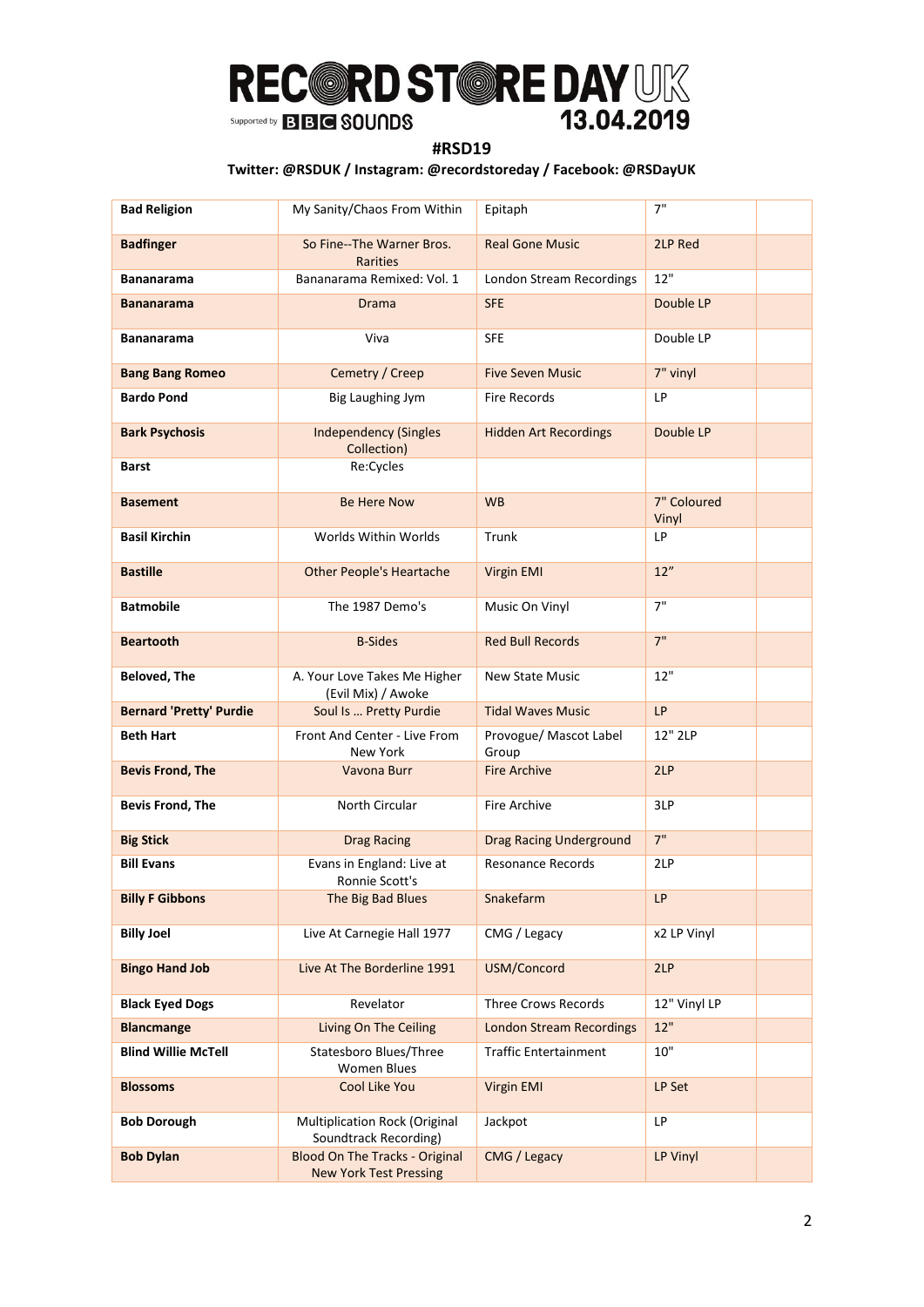### **#RSD19**

| <b>Booker T &amp; The MGs</b>           | <b>Green Onions Plus 3</b>                                      | Vinyl Revival                           | 10"                       |
|-----------------------------------------|-----------------------------------------------------------------|-----------------------------------------|---------------------------|
| Bop                                     | Patterns I Have Known And<br>Loved                              | Medschool                               | 12" EP                    |
| <b>Boy George &amp; Culture</b><br>Club | Runaway Train (ft. Gladys<br>Knight)                            | <b>BMG</b>                              | 10" Shaped disc           |
| <b>Breakbot</b>                         | Another You EP                                                  | <b>Because Music</b>                    | 12"                       |
| <b>Brett Smiley</b>                     | <b>Sunset Towers</b>                                            | What's Your Rupture?                    | 12"                       |
| <b>Brian May</b>                        | <b>New Horizons</b>                                             | <b>Duck Productions Ltd.</b>            | 12"                       |
| <b>Brigitte Bardot</b>                  | B.B. La Legende                                                 | <b>Vinyl Passion</b>                    | LP                        |
| <b>Broken Social Scene</b>              | Let's Try The After                                             | Arts & Crafts                           | LP Album                  |
| Bronski Beat                            | Smalltown Boy                                                   | London Stream Recordings                | 12" Picture Disc          |
| <b>Brother Theodore</b>                 | <b>Fate Conspires With Destiny To</b><br>Do Me Dirt (1959-1972) | <b>Iron Mountain Analog</b><br>Research | $LP + 7"$                 |
| <b>Candy Bowman</b>                     | I Wanna Feel Your Love / Since<br>I Found You                   | <b>RCA</b>                              | 12"                       |
| Carina Round                            | Things You Should Know                                          | Do Yourself In                          | LP Picture Disc           |
| <b>Celeste</b>                          | Celeste                                                         | Polydor                                 | 10" black vinyl           |
| Chapterhouse                            | <b>Whirlpool - The Original</b><br><b>Recordings</b>            | <b>Space Age Recordings</b>             | Single vinyl LP           |
| Charlatans, The                         | <b>Everything Changed</b>                                       | Beggars Banquet                         | Box                       |
| <b>Charlatans, The</b>                  | Us And Us Only                                                  | <b>UMC/Island UK</b>                    | 1LP coloured<br>vinyl     |
| <b>Charlie Parker</b>                   | Charlie Parker With Strings: The<br><b>Alternate Takes</b>      | USM/UMe                                 | 1LP Colour                |
| <b>Chas &amp; Dave</b>                  | Margate                                                         | <b>Demon Records</b>                    | <b>Picture Disc</b>       |
| Chase & Status                          | No More Idols                                                   | <b>UMC/Mercury UK</b>                   | 2LP Coloured<br>Vinyl     |
| <b>Cheap Trick</b>                      | The Epic Archive Vol. 3 (1984-<br>1992)                         | <b>Real Gone Music</b>                  | LP2 Flame Red             |
| <b>Chet Baker</b>                       | Cold Trumpet                                                    | moochin' about                          | 10"                       |
| <b>Chic</b>                             | Le Freak (Oliver Helden Remix)                                  | Rhino                                   | 12" single                |
| <b>Chuck Mosley</b>                     | Joe Haze Session #2                                             | blocGLOBAL                              | 7"                        |
| <b>Cissy Houston</b>                    | <b>Cissy Houston</b>                                            | <b>Reel Music</b>                       | 12"                       |
| Clang Group, The                        | We Do Wie Du                                                    | Domino                                  | 7"                        |
| <b>Cloud One</b>                        | Spaced Out: The Very Best of<br><b>Cloud One</b>                | P&P                                     | 2LP                       |
| <b>Cornell Campbell</b>                 | <b>Greenwich Farm Sessions</b>                                  | Jamaican Recordings                     | LP.                       |
| <b>Courtneers, The</b>                  | Falcon                                                          | <b>UMC/Polydor UK</b>                   | 1LP                       |
| <b>Courtney Barnett</b>                 | Everybody Here Hates You                                        | <b>Marathon Artists</b>                 | 12"                       |
| Craig Mac / The<br><b>Notorious BIG</b> | <b>Big Mack</b>                                                 | Rhino                                   | 1LP + CASSETTE<br>package |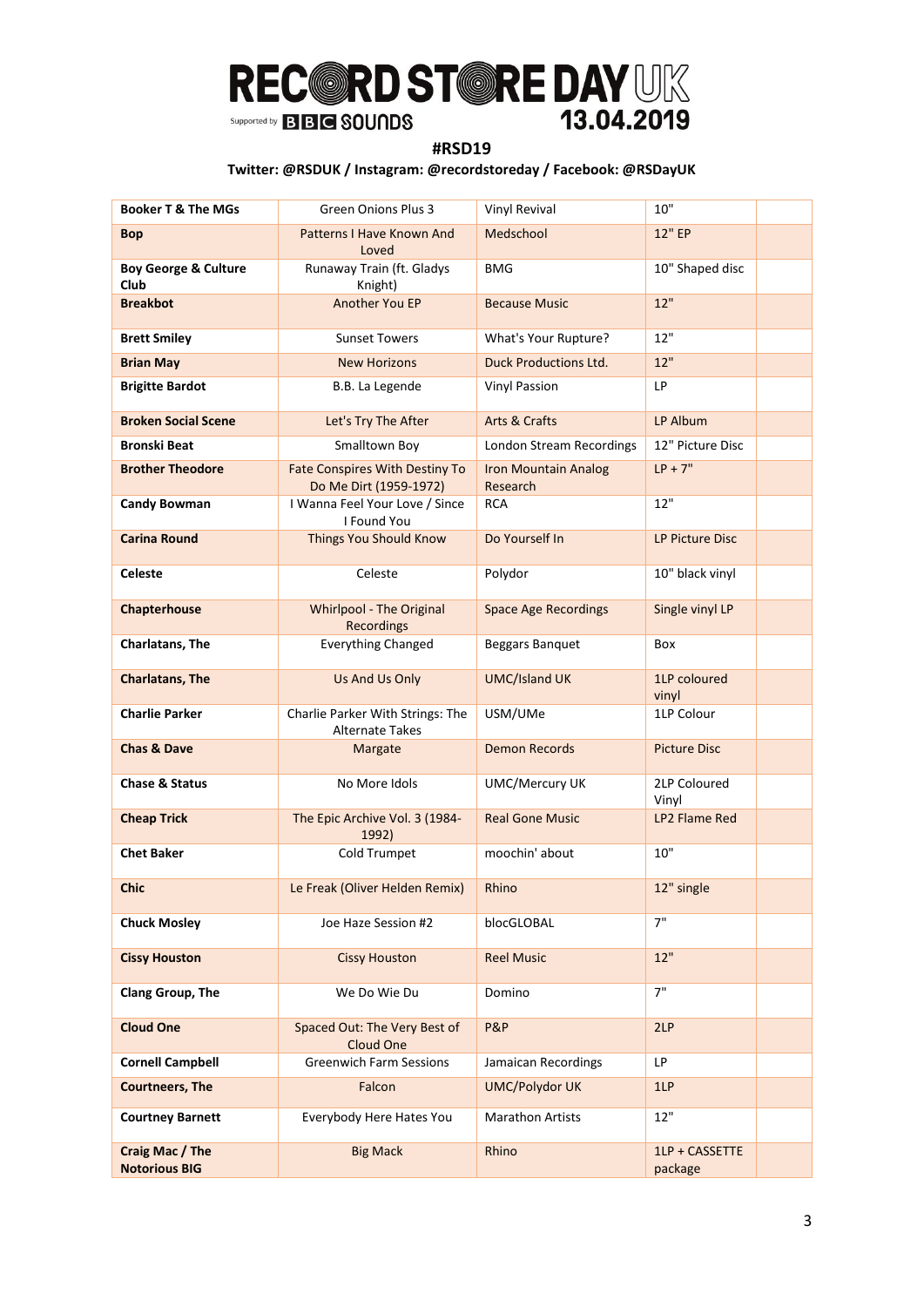### **#RSD19**

| <b>Crispy Ambulance</b>            | The Plateau Phase                                                              | <b>Factory Benelux</b>                       | 2LP                                     |
|------------------------------------|--------------------------------------------------------------------------------|----------------------------------------------|-----------------------------------------|
| <b>CSNY</b>                        | 4 Way Street (Expanded<br>Edition)                                             | Rhino                                        | 3LP. Black Vinyl                        |
| <b>Culture Shock</b>               | Bunker / There For You                                                         | Ram Records                                  | 12" Picture Disc                        |
| <b>Curse Of Lono</b>               | 4am And Counting - Live &<br><b>Stripped-Back At Toe Rag</b><br><b>Studios</b> | <b>Submarine Cat Records</b>                 | <b>12" Red</b><br><b>Trnaslucent LP</b> |
| Czarface                           | Double Dose of Danger                                                          | Silver Age                                   | LP + Comic Book                         |
| <b>Daniel Johnston</b>             | Hi How Are You / Yip Jump<br><b>Music</b>                                      | Feraltone                                    | LP Boxset                               |
| <b>Daniel Knox</b>                 | Die Hard / Die Harder                                                          | h.p.johnson presents                         | 7"                                      |
| <b>Daniel Pemberton</b>            | <b>Black Mirror: USS Callister OST</b>                                         | <b>Fire Soundtracks</b>                      | <b>LP</b>                               |
| Darrell Banks                      | Open The Door To Your Heart<br>(Vocal & Instrumental)                          | <b>Revilot Records</b>                       | 7"                                      |
| David Amram                        | The Manchurian Candidate                                                       | moochin' about                               | LP                                      |
| <b>David Bowie</b>                 | Pin Ups                                                                        | Parlophone                                   | 1LP Picture Disc                        |
| <b>David Bowie</b>                 | The World Of David Bowie                                                       | USM/Deram                                    | 1LP                                     |
| David Bowie / Marlene<br>Dietrich  | Revolutionary Song / Just A<br>Gigolo                                          | Music On Vinyl                               | 7"                                      |
| David J                            | V for Vendetta                                                                 | glass                                        | LP                                      |
| Davy DMX                           | One For The Treble (Fresh)                                                     | <b>Tuff City</b>                             | 7"                                      |
| De Staat                           | <b>Bubbles B-Sides</b>                                                         | <b>Caroline International</b>                | 12" Single                              |
| <b>Deadly Avenger</b>              | Your God Is Too Small                                                          | <b>Burning Witches Records</b>               | LP                                      |
| <b>Declan McKenna</b>              | Regurgitated                                                                   | Columbia                                     | 10" Pic Disc                            |
| Def Leppard                        | The Story So Far                                                               | UMC/Virgin                                   | 2LP                                     |
| <b>Delines, The</b>                | Colfax                                                                         | Decor                                        | LP Orange                               |
| <b>Delta Sleep</b>                 | <b>Ghost City Rarities</b>                                                     | <b>Big Scary Monsters</b>                    | 12"                                     |
| <b>Depreciation Guild, The</b>     | In Her Gentle Jaws                                                             | <b>Kanine Records</b>                        | LP                                      |
| <b>Desmond Briscoe</b>             | The Stone Tape - The BBC<br>Radiophonic Workshop                               | Silva Screen Records                         | 10"                                     |
| <b>Desmond Dekker</b>              | <b>Pretty Africa</b>                                                           | Trojan                                       | LP - pale yellow<br>vinyl               |
| <b>Dexter Wansel</b>               | Life On Mars (Paul Simpson<br>Funkin' On Mars Mix)                             | <b>EXPANSION C.O PASSION</b><br><b>MUSIC</b> | $12"$                                   |
| <b>Dexys Midnight Runners</b>      | At The BBC 1982                                                                | <b>UMC/Mercury UK</b>                        | 2LP Green vinyl                         |
| <b>Dillinger</b>                   | <b>CB 200</b>                                                                  | Get On Down                                  | LP                                      |
| Dio                                | The Last In Line Live                                                          | <b>BMG/Niji Entertainment</b>                | 12" die-cut<br>picture disc             |
| <b>Distiller Artists</b>           | The Vinyl Revival - The Album                                                  | <b>Distiller Records</b>                     | $LP/12"$ and<br><b>DVD</b>              |
| <b>DJ Pierre / Various Artists</b> | ACID 88 volume 3                                                               | Afro Acid                                    | 2LP                                     |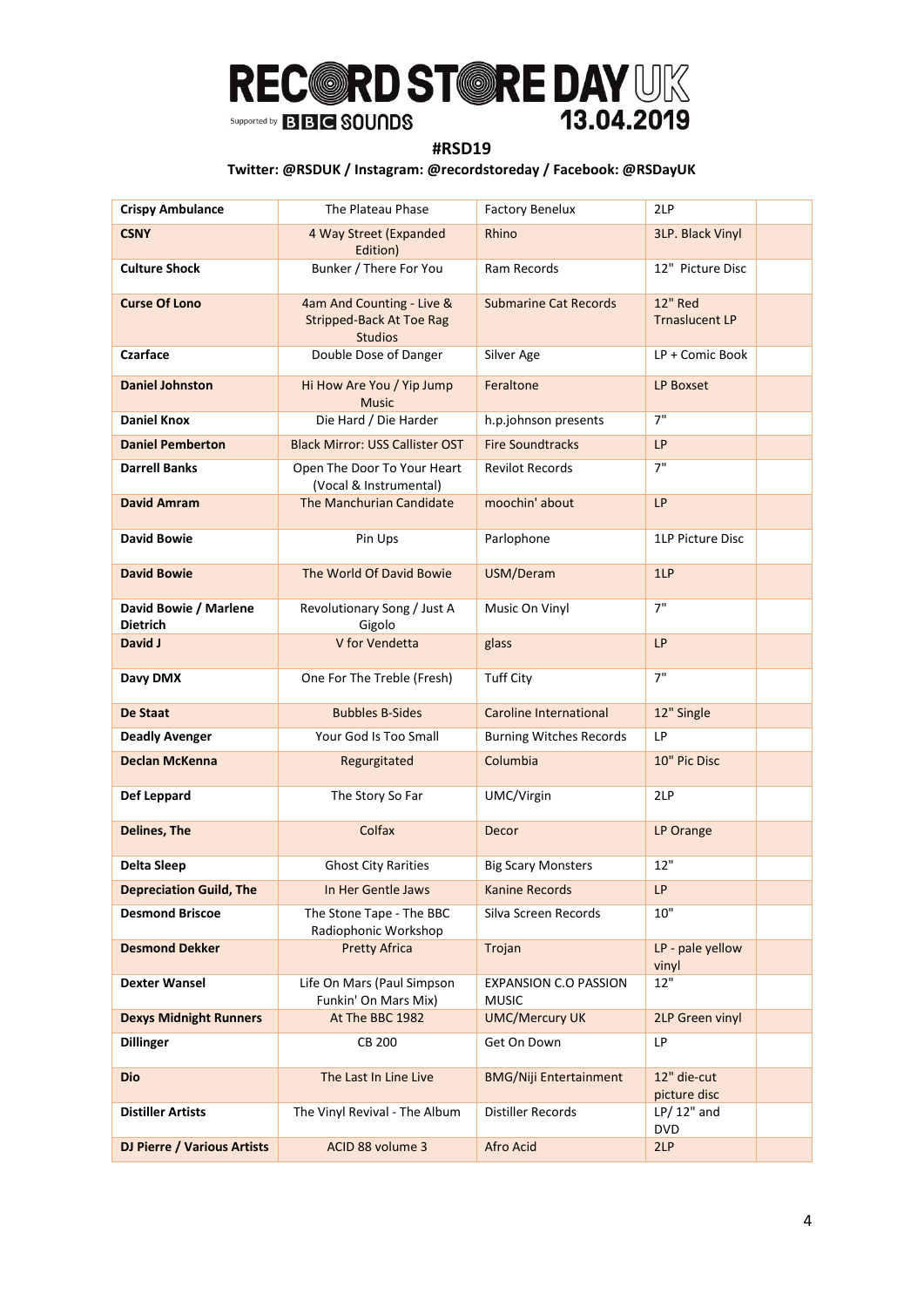### **#RSD19**

| Doctor Who                                        | Destiny of the Daleks                                                         | Demon Records                                       | 2LP                             |  |
|---------------------------------------------------|-------------------------------------------------------------------------------|-----------------------------------------------------|---------------------------------|--|
| <b>Doctor Who</b>                                 | Galaxy 4                                                                      | <b>Demon Records</b>                                | 2LP                             |  |
| Doors, The                                        | London Fog                                                                    | Rhino                                               | 10" version /<br>Numbered       |  |
| <b>Down To The Bone</b>                           | <b>Brooklyn Heights / Concrete</b><br>Jungle/Staten Island Groove/<br>Déjà vu | Dome                                                | 12"                             |  |
| Dr Dog                                            | Live 2                                                                        | We Buy Gold Records C.O<br><b>Thirty Tigers</b>     | 12"                             |  |
| Dr John                                           | Recorded Live In Tokyo, Japan                                                 | <b>Orange Music Records</b>                         | 2LP                             |  |
| <b>Dragonfly</b>                                  | Dragonfly                                                                     | SUNBEAM                                             | 12"                             |  |
| <b>Dream Syndicate, The</b>                       | The Days of Wine & Roses                                                      | <b>Fire America</b>                                 | $2LP + 7"$                      |  |
| <b>Drew Mulholland</b>                            | 3 Antenna in A Quarry                                                         | <b>Buried Treasure</b>                              | 10"                             |  |
| <b>Drinking Boys and Girls</b><br><b>Choir</b>    | <b>Keep Drinking</b>                                                          | Damnably                                            | LP 12"                          |  |
| Duran Duran                                       | As The Lights Go Down (Live<br>(84)                                           | Rhino                                               | 2LP Coloured<br>Pink & Blue     |  |
| <b>Durutti Column, The</b>                        | <b>Obey The Time</b>                                                          | <b>Factory Benelux</b>                              | 2LP                             |  |
| Ed O.G. & Da Bulldogs                             | Life Of A Kid In The Ghetto                                                   | Get On Down                                         | LP                              |  |
| <b>Ed Wizard &amp; Disco</b><br><b>Double Dee</b> | Funk Wit Me (Nebraska remix)                                                  | Editorial                                           | 12"                             |  |
| Edith Sitwell/<br><b>William Walton</b>           | Façade                                                                        | moochin' about                                      | 10"                             |  |
| <b>Editors / Blanck Mass</b>                      | <b>The Blanck Mass Sessions</b>                                               | Play It Again Sam                                   | <b>LP</b>                       |  |
| <b>Edy Star</b>                                   | Sweet Ady                                                                     | Vinilisssimo                                        | LP                              |  |
| <b>Elastica</b>                                   | <b>BBC Sessions</b>                                                           | <b>Rough Trade Records</b>                          | <b>LP</b>                       |  |
| <b>Elton John</b>                                 | Live From Moscow                                                              | <b>UMC/Mercury UK</b>                               | 2LP                             |  |
| <b>Elvis Presley</b>                              | Live At The International Hotel,<br>Las Vegas, 1969                           | CMG / Legacy                                        | x2 LP Vinyl                     |  |
| <b>Emerson</b>                                    | If You Need Me, Call Me                                                       | Kalita Records                                      | LP                              |  |
| <b>Emerson, Lake &amp; Palmer</b>                 | Live at Pocono Raceway, USA,<br>1972                                          | <b>BMG</b>                                          | Gatefold 2LP,<br>brown & yellow |  |
| <b>Emmylou Harris</b>                             | Studio Albums: 1980-1983                                                      | Nonesuch                                            | $5LP + 7"$ Box Set              |  |
| <b>Eric Clapton</b>                               | One More Car, One More Rider                                                  | Reprise                                             | <b>3LP Clear Vinyl</b><br>140gm |  |
| Erykah Badu & Jame<br>Poyser                      | Tempted                                                                       | Yep Roc                                             | 7"                              |  |
| <b>Ethik</b>                                      | <b>Music For Stock Exchange</b>                                               | Kompakt                                             | 2xLP                            |  |
| <b>Europe</b>                                     | Walk The Earth Limited Edition<br>7" Single                                   | Hell & Back Recordings,<br>c/o: Silver Lining Music | 7" Colour Vinyl                 |  |
| <b>Factory, The</b>                               | <b>Time Machine</b>                                                           | <b>Riding Easy</b>                                  | 7"                              |  |
| Fall, The                                         | Imperial Wax Solvent                                                          | Cherry Red                                          | LP                              |  |
| Fall, The                                         | Astoria 1998                                                                  | Let Them Eat Vinyl                                  | LP                              |  |
| Fall, The                                         | Frankfurt 1993                                                                | Let Them Eat Vinyl                                  | <b>DLP</b>                      |  |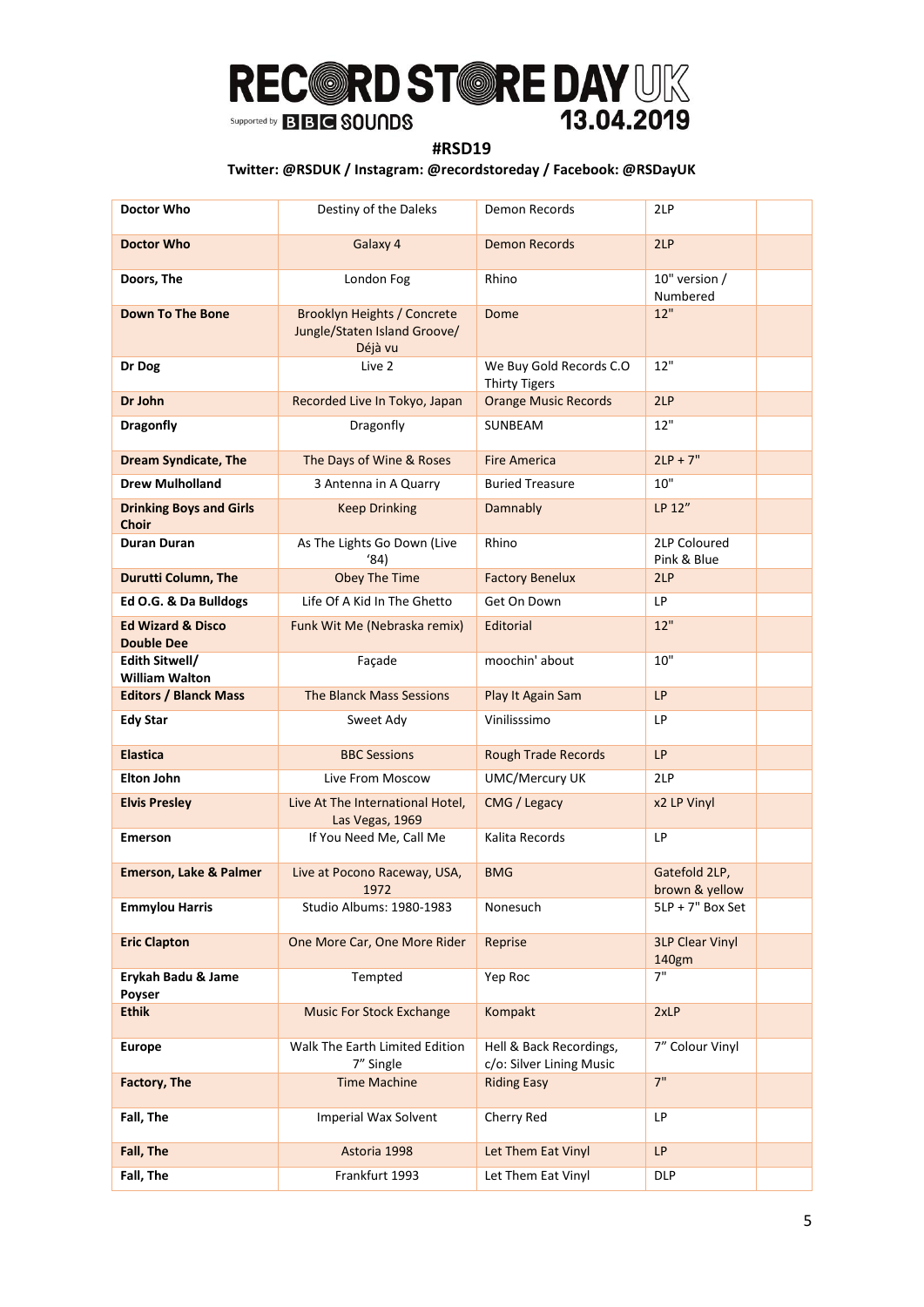### **#RSD19**

| Fall, The                                         | New Orleans 1981                                                   | Let Them Eat Vinyl                                | <b>DLP</b>                          |
|---------------------------------------------------|--------------------------------------------------------------------|---------------------------------------------------|-------------------------------------|
| Fall, The                                         | Nijmegan 1999                                                      | Let Them Eat Vinyl                                | LP                                  |
| Fall, The                                         | Kings Lynn 1996                                                    | Let Them Eat Vinyl                                | <b>DLP</b>                          |
| Fall, The                                         | Unutterable - Testa Rossa<br><b>Monitor Mixes</b>                  | Let Them Eat Vinyl                                | LP                                  |
| Fall, The                                         | <b>Medicine For The Masses - The</b><br><b>Rough Trade Singles</b> | <b>BMG</b>                                        | 4 x 7" box set                      |
| Fallen Angels (Knox +<br>Hanoi Rocks)             | <b>Fallen Angels</b>                                               | Fall Out                                          | 2xLP                                |
| <b>Fanfarlo</b>                                   | <b>Reservoir Expanded Edition</b>                                  | Rhino                                             | 2LP                                 |
| <b>Fatboy Slim</b>                                | Right Here Right Now                                               | Skint                                             | 12" yellow vinyl,<br>die-cut sleeve |
| <b>Fay Hallam</b>                                 | Propeller                                                          | <b>Well Suspect</b>                               | LP                                  |
| <b>Fela Kuti and Roy Ayers</b>                    | Music of Many Colours                                              | <b>Knitting Factory</b>                           | LP                                  |
| <b>Ferris &amp; Sylvester</b>                     | Sickness / Burning River                                           | <b>Archtop Records</b>                            | 12" Flame Red<br>vinyl              |
| <b>First Choice</b>                               | Newsy Neighbours (Danny<br>Krivit mixes)                           | Philly Groove Records Inc                         | 12"                                 |
| <b>Flaming Lips, The</b>                          | King's Mouth                                                       | <b>Bella Union</b>                                | <b>Gold LP</b>                      |
| <b>Fleetwood Mac</b>                              | Fleetwood Mac Alternate                                            | Rhino                                             | 180g Black Vinyl<br>LP              |
| <b>Florida Georgia Line</b>                       | Can't Say I Ain't Country                                          | <b>Big Machine</b>                                | 2LP Black                           |
| <b>Fox Millions Duo</b>                           | <b>Biting Through</b>                                              | Thrill Jockey                                     | LP                                  |
| <b>Frances Mckee</b>                              | <b>Sunny Moon</b>                                                  | <b>Glass</b>                                      | <b>LP</b>                           |
| <b>Frank Black</b>                                | <b>Frank Black</b>                                                 | 4AD                                               | LP                                  |
| <b>Frank Black</b>                                | <b>Teenager Of The Year</b>                                        | 4AD                                               | 2LP                                 |
| <b>Freddie McKay</b>                              | Another Weekend                                                    | Greensleeves                                      | 12"                                 |
| <b>Frits Wentink</b>                              | Frogs, Toads and Newts                                             | <b>WOLF Music</b>                                 | $12"$                               |
| <b>Funky Monkey</b>                               | The Forgotten World of<br>Treecastle                               | Funky Inc.                                        | 12"                                 |
| <b>Future Sound of London,</b><br><b>The</b>      | <b>Yage 2019</b>                                                   | <b>FSOL DIGITAL C.O</b><br><b>PASSION MUSIC</b>   | LP                                  |
| <b>Fuzzy Haskins</b>                              | A Whole Nother Thang                                               | <b>Tidal Waves Music</b>                          | LP                                  |
| <b>Garfield Fleming</b>                           | Don't Send Me Away / You Got<br>Dat Right                          | <b>Becket Records</b>                             | 12"                                 |
| <b>Gaz Coombes</b>                                | Live                                                               | Caroline International                            | LP Album                            |
| <b>Generation X</b>                               | <b>Your Generation (Winstanley</b><br>Mix)                         | <b>Chrysalis Records</b>                          | 7"                                  |
| Ginger Johnson & His<br><b>African Messengers</b> | Witchdoctor / Nawa                                                 | Freestyle Records Ltd                             | Vinyl 7"                            |
| <b>Ginger Wildheart</b>                           | <b>Maggie</b>                                                      | Round                                             | 12"                                 |
| <b>Glass Animals</b>                              | Zaba Stripped                                                      | <b>Wolf Tone</b>                                  | LP Album                            |
| <b>Gob Iron</b>                                   | Gob Iron                                                           | <b>Transmit Sound C.O Thirty</b><br><b>Tigers</b> | 7"                                  |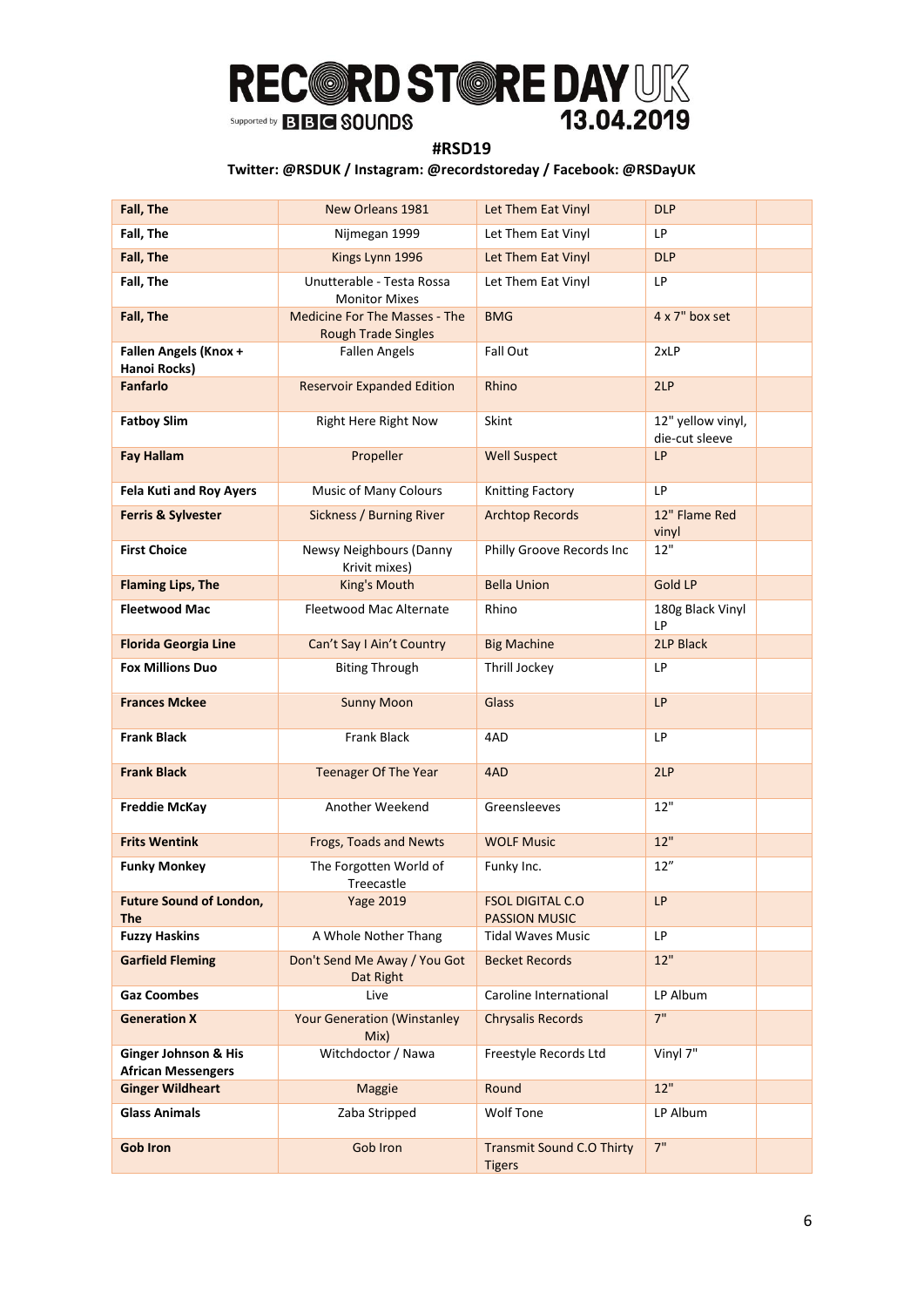### **#RSD19**

| <b>Gorillaz</b>                                           | The Fall                                                        | Parlophone                  | 1LP                                |
|-----------------------------------------------------------|-----------------------------------------------------------------|-----------------------------|------------------------------------|
| <b>Graham Parker</b>                                      | Squeezing Out Sparks - 40th<br><b>Anniversary Solo Acoustic</b> | 100% Records                | <b>LP</b>                          |
| <b>Grandmaster Flash &amp; The</b><br><b>Furious Five</b> | The Message                                                     | Sugarhill                   | 2LP with<br>remixes                |
| <b>Grateful Dead</b>                                      | The Warfield, San Francisco, CA<br>10/9/80 & 10/10/80           | Rhino                       | 2 LPs (180g)<br><b>Black Vinyl</b> |
| <b>Grateful Dead</b>                                      | The Warfield, San Francisco, CA<br>10/9/80 & 10/10/80           | Rhino                       | 2CD                                |
| <b>Green Day</b>                                          | Woodstock 1994                                                  | <b>WB</b>                   | 1LP                                |
| <b>Green River</b>                                        | Olympia, Tropicana, 1984                                        | Jackpot                     | LP                                 |
| <b>Grodeck Whipperjenny</b>                               | The Grodeck Whipperjenny                                        | <b>Now-Again Records</b>    | <b>LP</b>                          |
| Groundhogs, The                                           | Thank Christ for the Bomb<br>(Major Edition)                    | <b>Fire Records</b>         | 2LP                                |
| <b>Halestorm</b>                                          | <b>Buzz/Chemicals</b>                                           | Atlantic                    | 7" Green Vinyl                     |
| <b>Half Japanese</b>                                      | <b>Charmed Life</b>                                             | <b>Fire Records</b>         | LP                                 |
| <b>Hank Williams</b>                                      | The Complete Health &<br><b>Happiness Shows</b>                 | <b>BMG</b>                  | 3LP                                |
| <b>Harvey Mason</b>                                       | Groovin' You / Modaji / Till You<br>Take My Love                | Arista                      | 12"                                |
| <b>Hawkwind</b>                                           | The 1999 Party - Live At The<br>Chicago Auditorium 1974         | Rhino                       | 2LP                                |
| Heaven 17                                                 | <b>Bigger Than America</b>                                      | Demon Records               | LP                                 |
| <b>Heavy Drapes</b>                                       | <b>Crashing Like Stars</b>                                      | Cadiz                       | <b>LP</b>                          |
| Hempolics, The                                            | Fu Man Chu / Wild Is The Wind                                   | Zee Zee Records             | 12"                                |
| <b>Heptones</b>                                           | <b>Swing Low</b>                                                | <b>Burning Sound</b>        | LP & 12"                           |
| <b>Herbie Hancock</b>                                     | Dedication                                                      | Get On Down                 | LP                                 |
| <b>High On Fire</b>                                       | Bat Salad (RSD 2019)                                            | <b>Eone Entertainment</b>   | <b>LP</b>                          |
| <b>Hillbilly Moon Explosion,</b><br>The                   | All Grown Up                                                    | Jungle                      | LP                                 |
| <b>Hipnotic</b>                                           | Are You Lonely?                                                 | <b>Street Level Records</b> | 12"                                |
| <b>Hit Parade, The</b>                                    | Joey's Girl / I'm Recovering<br>From You                        | <b>JSH Records</b>          | 7"                                 |
| Honeyblood                                                | The Third Degree / She's A<br>Nightmare                         | <b>Marathon Artists</b>     | 12"                                |
| <b>Hot 8 Brass Band</b>                                   | Working Together E.P.                                           | Tru Thoughts                | 12"                                |
| <b>Howe Gelb</b>                                          | <b>Dreaded Brown Recluse</b>                                    | <b>Fire Records</b>         | LP                                 |
| Howell, Peter &<br>Ferdinando, John                       | Ithaca, Agincourt And Other<br>Psych-Folk Fairy Tales           | Munster                     | LPX2+CD                            |
| <b>Human Switchboard</b>                                  | <b>Human Switchboard</b>                                        | <b>Fat Possum Records</b>   | 7"                                 |
| <b>Humble Pie</b>                                         | Official Bootleg Vol 1                                          | <b>HNE</b>                  | Double LP                          |
| lan Brown                                                 | From Chaos To Harmony /<br><b>Black Roses</b>                   | Virgin EMI                  | $2 \times 7"$                      |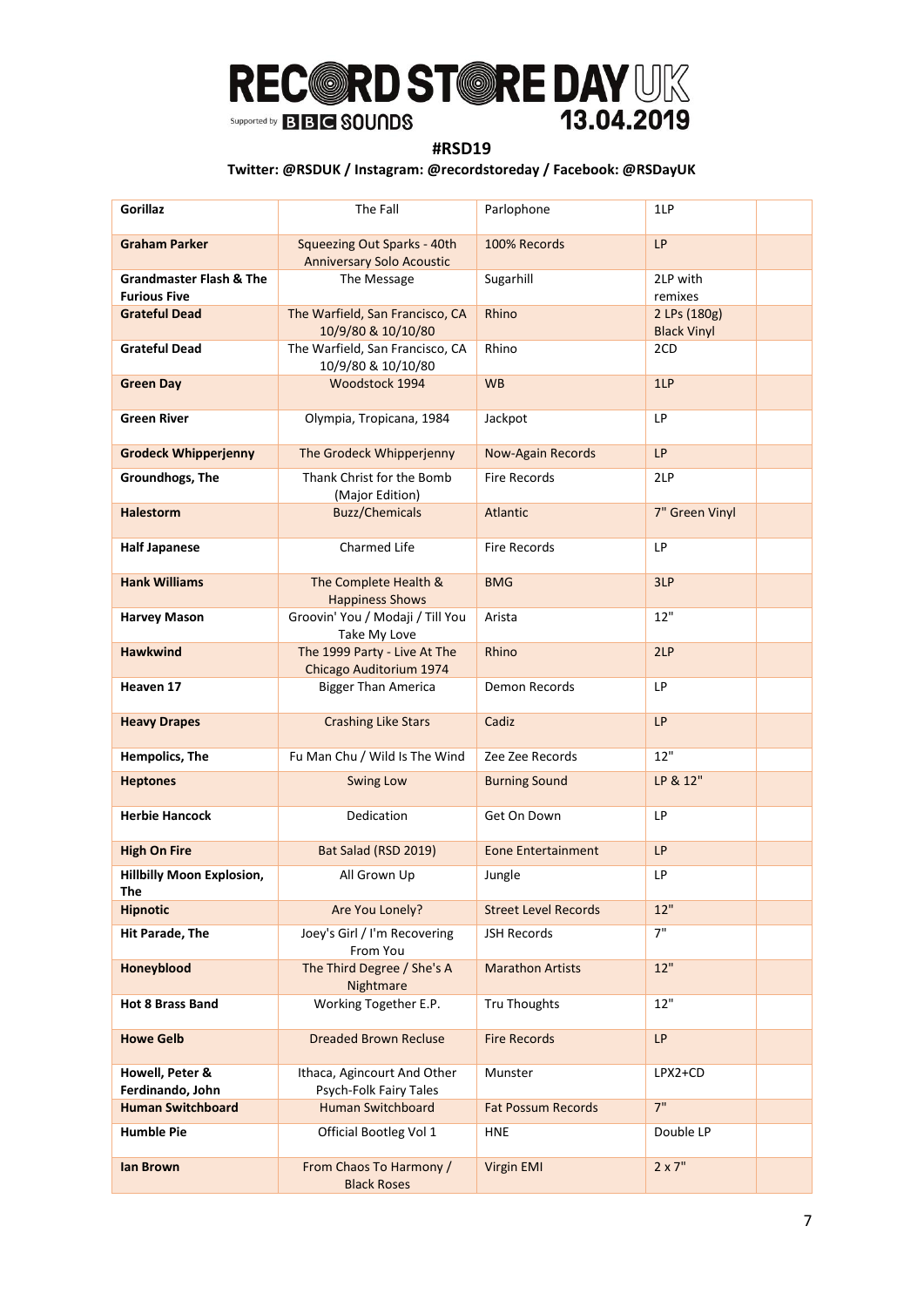### **#RSD19**

| Ian Gillan                                 | Mr Universe - 40th Anniversary                            | Demon Records                             | LP                           |  |
|--------------------------------------------|-----------------------------------------------------------|-------------------------------------------|------------------------------|--|
| <b>iDKHOW</b>                              | 1981 Extended Play EP                                     | <b>Fearless Records</b>                   | 12"                          |  |
| <b>IDLES</b>                               | MEAT EP / META EP                                         | <b>Balley Records</b>                     | 12"                          |  |
| <b>Iggy Pop</b>                            | The Villagers / Pain & Suffering                          | <b>Caroline International</b>             | 7"Single<br>(coloured vinyl) |  |
| <b>Irma Thomas</b>                         | In Between Tears                                          | <b>Reel Music</b>                         | 12"                          |  |
| <b>Isley Brothers, The</b>                 | Footsteps in the Dark, Pts. 1 &<br>2 / Between the Sheets | Epic                                      | 7"                           |  |
| Jacobites- Nikki Sudden<br>& Dave Kusworth | Robespierre's Velvet Basement                             | Troubadour                                | 2xLP                         |  |
| <b>Jacques Brel</b>                        | Amsterdam                                                 | <b>Diggers Factory</b>                    | 12"                          |  |
| Jah Wobble                                 | The Electro Dub EP                                        | Jah Wobble                                | 12" Purple Vinyl             |  |
| <b>James Brown</b>                         | Sho Is Funky Down Here                                    | <b>Now-Again Records</b>                  | LP                           |  |
| Janis Joplin                               | Live At Woodstock Sunday<br>August 17, 1969               | CMG / Legacy                              | LP Vinyl                     |  |
| Japan                                      | Life In Tokyo / Quiet Life                                | <b>BMG</b>                                | 10" coloured<br>vinyl        |  |
| Jaws of Love                               | Michael & Me / Giving Up Is<br>Not the Easiest Way Out    | K-Rizzla / House Arrest C.O<br>Fat Possum | 7"                           |  |
| Jazz Butcher, The                          | A Scandal in Bohemia                                      | <b>Fire Records</b>                       | <b>LP</b>                    |  |
| Jazz Butcher, The                          | Sex and Travel                                            | <b>Fire Records</b>                       | LP                           |  |
| Jazz Butcher, The                          | <b>Distressed Gentlefolk</b>                              | <b>Fire Records</b>                       | LP                           |  |
| Jazzanova                                  | Heatwave (Jazzanova Remix)                                | Sonar Kollektiv                           | 12"                          |  |
| <b>Jean-Claude Vannier</b>                 | La Bête Noire                                             | <b>Finders Keepers Records</b>            | 7"                           |  |
| <b>Jeff Buckley</b>                        | In Transition                                             | CMG / Legacy                              | LP Vinyl                     |  |
| <b>Jeff Tweedy</b>                         | Warmer                                                    | dBpm Records                              | 12"                          |  |
| Jeff Wayne                                 | Pianos, Strings &some Other<br>Things                     | <b>CMG</b>                                | 12" Vinyl Single             |  |
| <b>Jefferson Starship</b>                  | Gold                                                      | Rhino                                     | Gold $1LP + 7"$              |  |
| Jessie Buckley "Rose-<br>Lynn Harlan"      | Wild Roses and the<br>Jaggynettles                        | Island                                    | 10"                          |  |
| <b>Jessie Ware</b>                         | <b>Adore You</b>                                          | <b>Virgin EMI</b>                         | 10"                          |  |
| <b>Jethro Tull</b>                         | North Sea Oil                                             | Rhino                                     | 10' mini LP                  |  |
| JJ Cale                                    | <b>Stay Around EP</b>                                     | <b>Because Music</b>                      | 7"                           |  |
| <b>Joan Shelley</b>                        | <b>Rivers and Vessels</b>                                 | No Quarter                                | LP                           |  |
| <b>Joe Strummer</b>                        | The Rockfield Studio Tracks                               | <b>Ignition Records</b>                   | 12"                          |  |
| <b>John Grant</b>                          | Remixes Are Also Magic                                    | <b>Bella Union</b>                        | $12"$                        |  |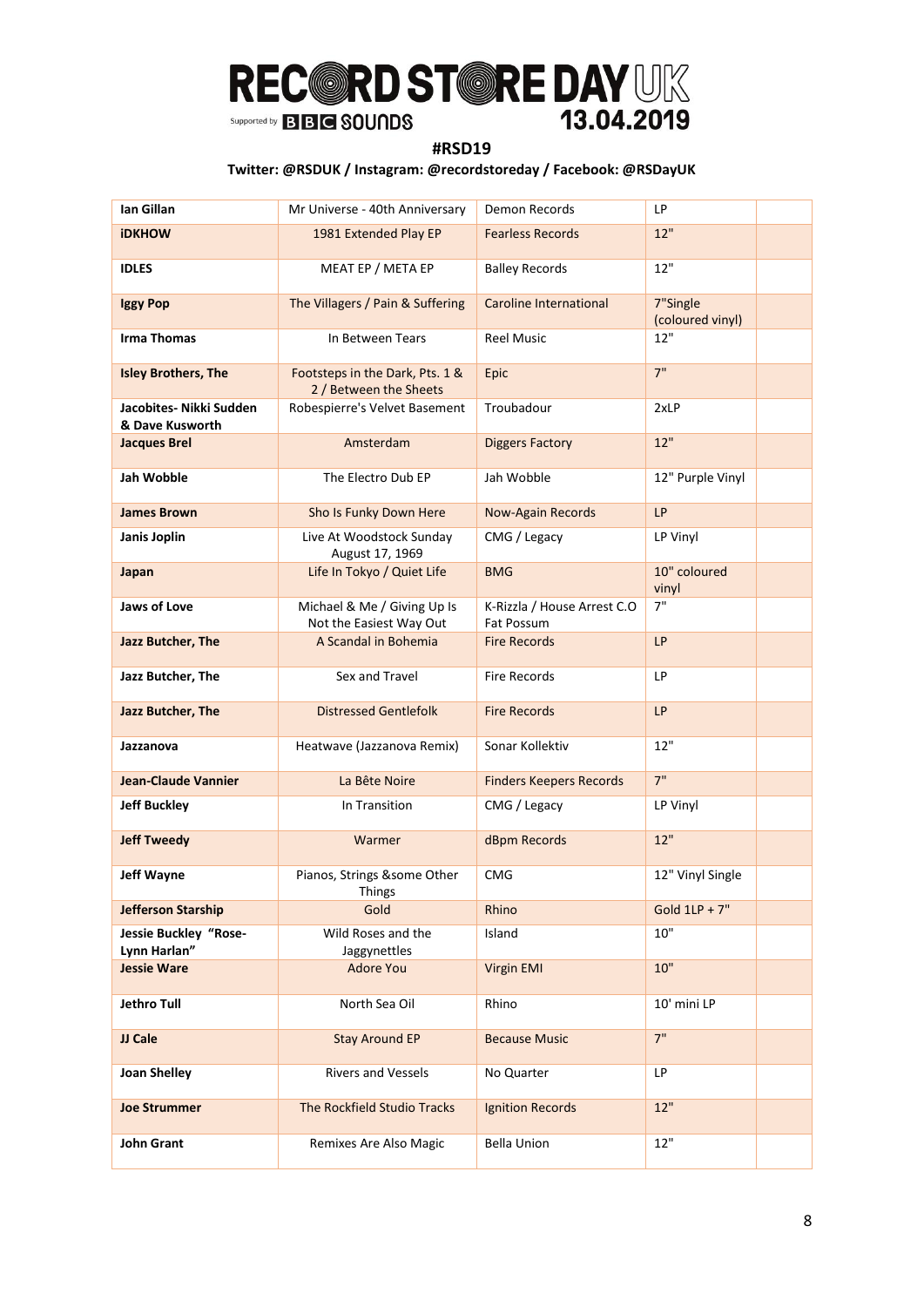### **#RSD19**

| <b>John Hiatt &amp; Lilly Hiatt</b>                                              | You Must Go / All Kinds Of<br>People                 | <b>New West</b>                  | 7"                                |  |
|----------------------------------------------------------------------------------|------------------------------------------------------|----------------------------------|-----------------------------------|--|
| John Lennon                                                                      | Imagine (Raw Studio Mixes)                           | <b>USM</b>                       | 1LP                               |  |
| John McLaughlin, Dave<br>Holland, John Surman,<br><b>Stu Martin, Karl Berger</b> | <b>Where Fortune Smiles</b>                          | <b>Tiger Bay Records</b>         | LP - Picture Disc                 |  |
| John Otway & Wild Willy<br><b>Barrett</b>                                        | John Otway & Wild Willy<br><b>Barrett</b>            | Extracked                        | 2LP                               |  |
| <b>Johnny Osbourne</b>                                                           | Nightfall                                            | VP Records /17 North<br>Parade   | Single coloured<br>vinyl          |  |
| <b>Johnny Thunders</b>                                                           | Que Sera Sera (Resurrected)                          | Jungle                           | 2xLP                              |  |
| <b>Josephine Foster</b>                                                          | Hazel Eyes I Will Lead You                           | <b>Fire Records</b>              | <b>LP</b>                         |  |
| <b>Juice People Unlimited</b>                                                    | Disco Godfather (Original 1979<br>Soundtrack)        | <b>Strange Disc</b>              | LP                                |  |
| <b>Julien Baker</b>                                                              | <b>Red Door</b>                                      | <b>Matador Records</b>           | 7"                                |  |
| <b>Kaiser Chiefs</b>                                                             | Oh My God                                            | Polydor                          | 7"                                |  |
| <b>KASSAV</b>                                                                    | Love and Ka Dance                                    | <b>Heavenly Sweetness</b>        | <b>LP</b>                         |  |
| Keane                                                                            | Disconnected / Sovereign Light<br>Café               | <b>UMC</b>                       | Green 7" Single                   |  |
| <b>Kenny Wayne Shepherd</b>                                                      | Ledbetter Heights                                    | Wargod                           | 2xLP                              |  |
| Kings Of House NYC ft.<br><b>Julie McKnight</b>                                  | Still Here                                           | Vega Records                     | 12"                               |  |
| <b>Kip Moore</b>                                                                 | Room To Spare: The Acoustic<br><b>Sessions</b>       | Snakefarm                        | <b>LP</b>                         |  |
| <b>Kirk Franklin</b>                                                             | Looking For You                                      | <b>RCA</b>                       | 7"                                |  |
| Kooks, The                                                                       | Live At The Moth Club                                | Lonely Cat                       | LP                                |  |
| Kristin Hersh                                                                    | Crooked                                              | <b>Fire Records</b>              | LP                                |  |
| <b>KT Tunstall</b>                                                               | Extra Wax                                            | <b>Virgin EMI</b>                | 7"                                |  |
| <b>KUNGS</b>                                                                     | This Girl / I Feel So Bad                            | Dinked                           | 7"                                |  |
| Laurence R. Harvey With                                                          | Thomas De Quincey, Suspiria                          | Cadabra                          | 7"                                |  |
| <b>Score By Chris Bozzone</b>                                                    | De Profundis: Levana And Our<br>Ladies Of Sorrow     |                                  |                                   |  |
| League Of Gentlemen,<br>The                                                      | Live Again! - Pop Up                                 | Demon Records                    | 2LP                               |  |
| <b>LeAnn Rimes</b>                                                               | <b>Live From Gruene Hall</b>                         | <b>EverLe C.O Thirty Tigers</b>  | 12"                               |  |
| Lee 'Scratch' Perry                                                              | Lee 'Scratch' Perry and Friends -<br>Back to the Ark | Upsetter                         | 12" Box Set of<br>x4 12" records. |  |
| <b>Lee Scratch Perry</b>                                                         | Big Ben Rock (Woodie Taylor<br>Remix)                | Where Its At Is Where You<br>Are | 7"                                |  |
| Leisure Society ft Brian<br>Eno, The                                             | I'll Pay For It Now                                  | Ego Drain Records                | 7"                                |  |
| Lemonheads, The                                                                  | Can't Forget / Wild Child                            | <b>Fire Records</b>              | 7"                                |  |
| Lillingtons, The                                                                 | Death By Television                                  | <b>Red Scare Industries</b>      | LP Picture Disc                   |  |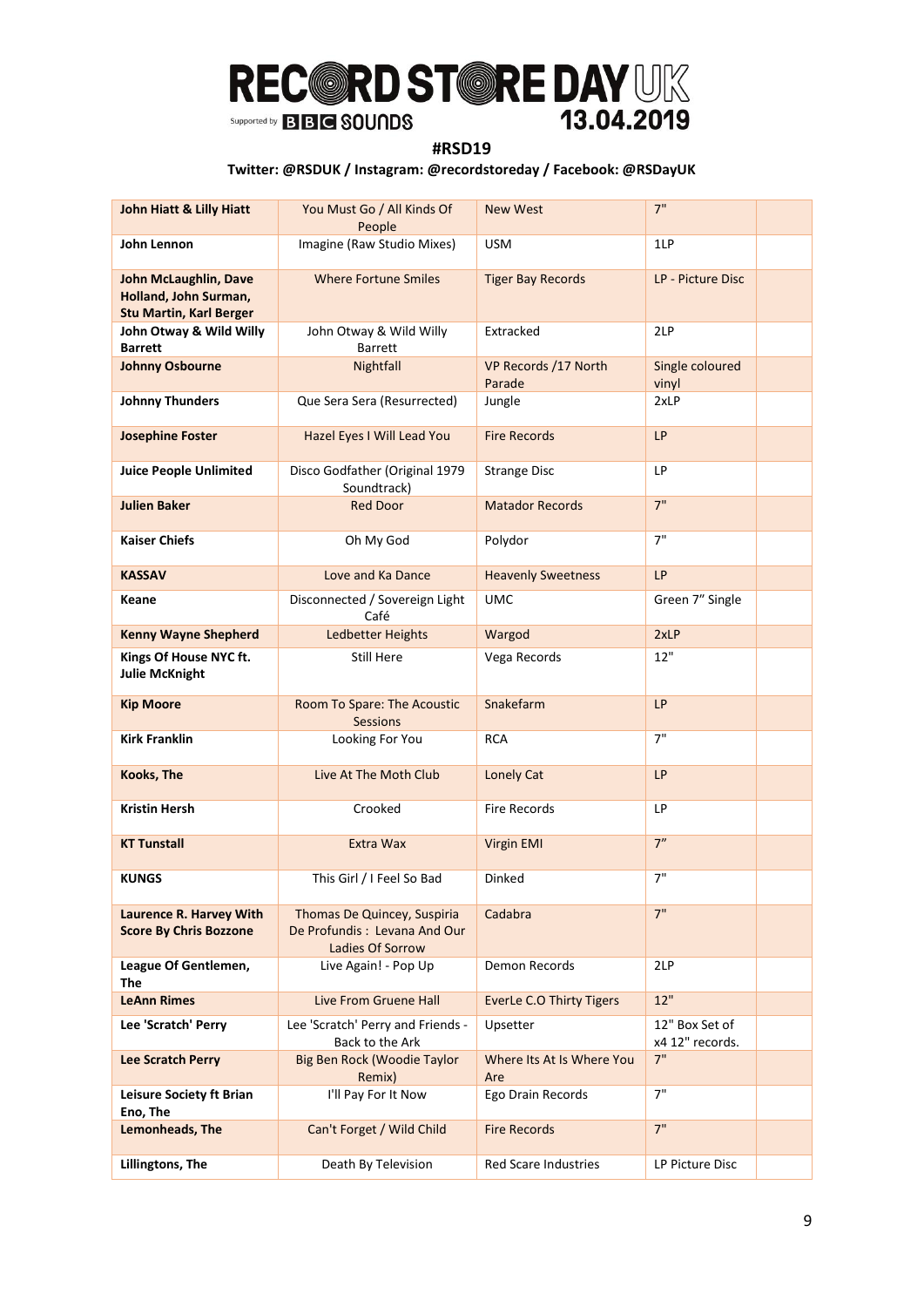### **#RSD19**

| <b>Lonnie Liston Smith</b>                                                                                | <b>Space Princess</b>                                     | Columbia                   | 12"                             |  |
|-----------------------------------------------------------------------------------------------------------|-----------------------------------------------------------|----------------------------|---------------------------------|--|
| <b>Los Destellos</b>                                                                                      | Sicodélicos                                               | Vampisoul                  | LPX <sub>2</sub>                |  |
| <b>Lou Reed</b>                                                                                           | Ecstasy                                                   | Rhino                      | 2LP 180g                        |  |
| <b>Louis Armstrong</b>                                                                                    | Disney Songs the Satchmo Way                              | Disney                     | 1 LP Picture Disc               |  |
| Lunz                                                                                                      | Lunz3                                                     | <b>GRÖNLAND</b>            | LP                              |  |
| <b>Luther Vandross</b>                                                                                    | My Body (Louie Vega Remixes)                              | Vega Records               | 12"                             |  |
| M                                                                                                         | Pop Muzik                                                 | <b>Music On Vinyl</b>      | 10"                             |  |
| <b>Madness</b>                                                                                            | One Step Beyond                                           | <b>BMG</b>                 | Shaped picture<br>disc single   |  |
| <b>Madonna</b>                                                                                            | True Blue (Super Club Mix)                                | Rhino                      | 12" 6 track EP<br>(BLUE VINYL)  |  |
| <b>Madonna</b>                                                                                            | La Isla Bonita (Super Mix)                                | Rhino                      | 12" 6 track EP<br>(GREEN VINYL) |  |
| Madonnatron /<br><b>Meatraffle</b>                                                                        | Bella Ciao & Brigante Se Mor                              | <b>Trash Mouth</b>         | 7"                              |  |
| <b>Magnetics, The</b>                                                                                     | A Historical Glimpse Of The<br>Future                     | <b>Strange Disc</b>        | LP.                             |  |
| Mal-One                                                                                                   | <b>Punk Times</b>                                         | <b>Jamaican Recordings</b> | 7"                              |  |
| Mansun                                                                                                    | Legacy                                                    | Kscope                     | Red 12" Vinyl                   |  |
| <b>Marc Bolan &amp; T. Rex</b>                                                                            | <b>Bump N Grind</b>                                       | <b>Demon Records</b>       | <b>LP</b>                       |  |
| <b>Mark Ronson &amp; Miley</b><br>Cyrus                                                                   | Nothing Breaks Like A Heart                               | Columbia                   | 12" Vinyl Single                |  |
| <b>Marshall Allen, Danny</b><br>Ray Thompson, Jamie<br>Saft, Trevor Dunn, Balazs<br>Pandi w. Roswell Rudd | <b>Ceremonial Healing</b>                                 | <b>RareNoise Records</b>   | TRIPLE 12" LP                   |  |
| Mastodon                                                                                                  | Stairway To Nick John                                     | <b>WB</b>                  | 10"                             |  |
| <b>Mavericks, The / Sweet</b><br><b>Lizzy Project</b>                                                     | The Flower's In The Seed<br>(Split 45)                    | Y&T Music / MonoMundo      | $\overline{7}$                  |  |
| <b>Max Richter</b>                                                                                        | La Prima Linea                                            | Silva Screen Records       | 1LP                             |  |
| <b>Menzingers, The</b>                                                                                    | No Penance/Cemetery's<br>Garden                           | Epitaph                    | 7"                              |  |
| Metavari                                                                                                  | Absurda (Music Reimagined in<br>the Films of David Lynch) | One Way Static             | LP                              |  |
| <b>Michael Chapman</b>                                                                                    | <b>Another Story</b>                                      | Secret                     | LP                              |  |
| <b>Mighty Boosh</b>                                                                                       | The Complete Radio Series                                 | Demon Records              | 3LP                             |  |
| <b>Mighty Diamonds</b>                                                                                    | Thugs In The Street                                       | <b>Diggers Factory</b>     | <b>LP</b>                       |  |
| <b>Mikey Dread</b>                                                                                        | Roots & Culture                                           | Music On Vinyl             | 10"                             |  |
| <b>Ming City Rockers</b>                                                                                  | Lollipopper                                               | <b>Mad Monkey Records</b>  | 7"                              |  |
| Minus 5, The                                                                                              | <b>Stroke Manor</b>                                       | Yep Roc                    | LP                              |  |
| Minus 5, The                                                                                              | <b>Stroke Manor</b>                                       | <b>Yep Roc</b>             | CD                              |  |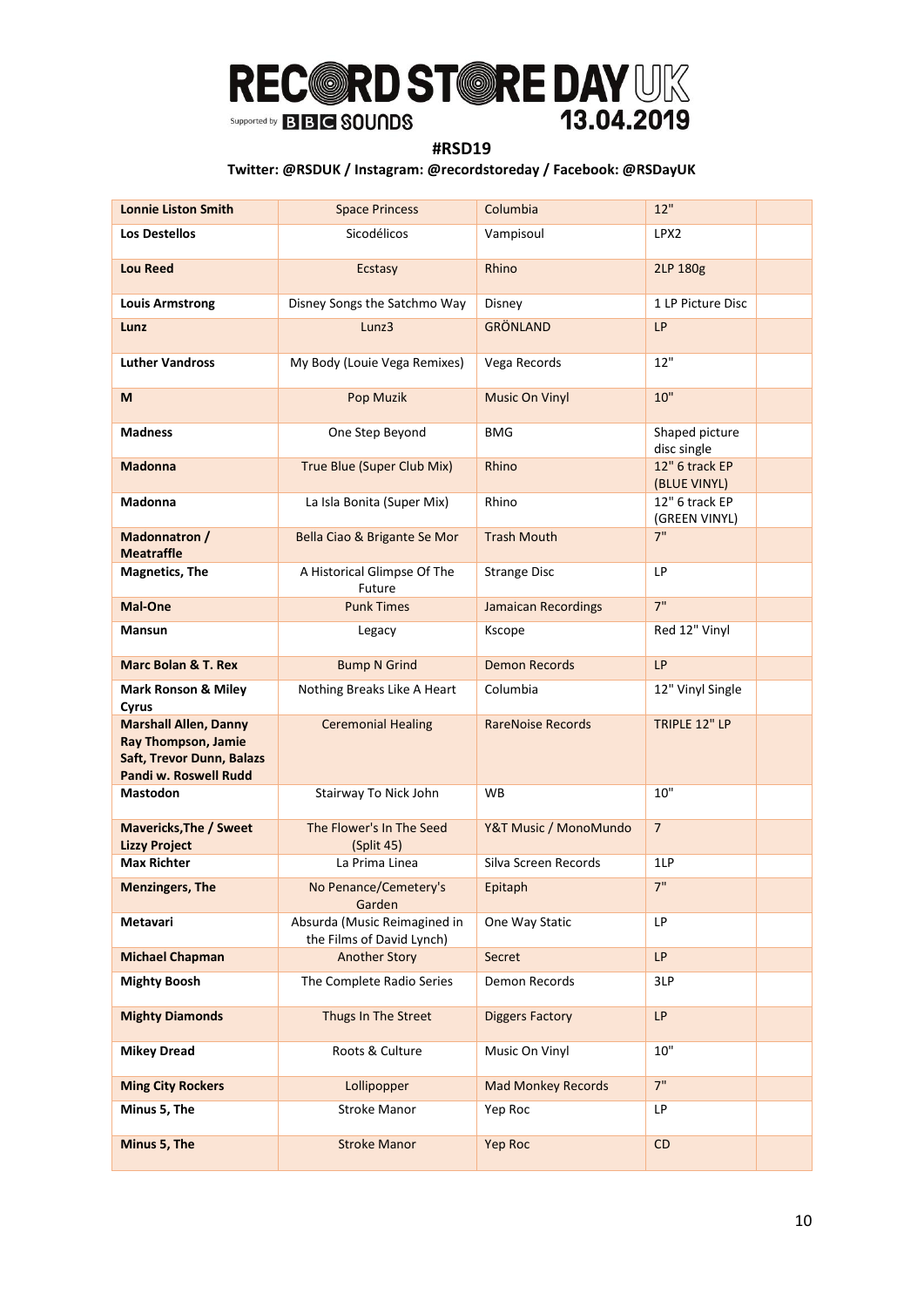### **#RSD19**

| Mo-dettes, The                                                       | The Story So Far                                                      | USM/Deram                                       | 1LP                                     |  |
|----------------------------------------------------------------------|-----------------------------------------------------------------------|-------------------------------------------------|-----------------------------------------|--|
| <b>Modulations, The</b>                                              | Rough Out Here / I Can't Fight<br><b>Your Love</b>                    | <b>Buddah Records</b>                           | 7"                                      |  |
| Monolord                                                             | <b>Fairies Wear Boots</b>                                             | <b>Riding Easy</b>                              | 10"                                     |  |
| <b>Monty Python</b>                                                  | Monty Python's Life Of Brian                                          | <b>UMC/Virgin</b>                               | 1LP picture disc                        |  |
| Morcheeba                                                            | <b>Blazed Away (The Remixes)</b>                                      | Fly Agaric Records                              | 12"                                     |  |
| <b>Morrissey</b>                                                     | Lover-To-Be                                                           | <b>BMG</b>                                      | 7"                                      |  |
| <b>Moses Sumney</b>                                                  | Black in Deep Red, 2014<br>Side A is music, Side B is an<br>etching   | Jagjaguwar                                      | 12" on Red and<br><b>Black Splatter</b> |  |
| <b>Motörhead</b>                                                     | Overkill / Bomber                                                     | <b>BMG</b>                                      | Gatefold, 2 x 7"<br>picture discs       |  |
| Motörhead                                                            | Rockaway Beach                                                        | Motörhead Music / Silver<br><b>Lining Music</b> | 7" coloured<br>single vinyl             |  |
| <b>Mumford &amp; Sons</b>                                            | Delta Acoustic Sessions - Live<br>From Electric Lady                  | <b>Island</b>                                   | 10"                                     |  |
| <b>Mutual Benefit</b>                                                | Just Another Diamond Day                                              | Transgressive                                   | <b>LP</b>                               |  |
| <b>My Chemical Romance</b>                                           | The Black Parade Is Dead!                                             | <b>WB</b>                                       | 2LP                                     |  |
| Netsky / Etherwood                                                   | Ironheart (Nu:Logic Remix) /<br>Begin By Letting Go (Whiney<br>Remix) | <b>Hospital Records</b>                         | 12"                                     |  |
| <b>New Barbarians, The</b><br>(Ronnie Wood/Keith<br><b>Richards)</b> | <b>Buried Alive</b>                                                   | <b>Wooden Records</b>                           | 3 x 12"/LP                              |  |
| <b>New York City</b><br>(Tom Molton Mixes)                           | I'm Doin' Fine Now / Quick Fast<br>in a Hurry                         | Chelsea Records                                 | 12"                                     |  |
| <b>Nichelle Nichols</b>                                              | Know What I Mean / Why Don't<br>You Do Right?                         | Epic                                            | 7"                                      |  |
| <b>Night Beats</b>                                                   | The Sonic's 'Boom'                                                    | <b>Heavenly Recordings</b>                      | LP                                      |  |
| <b>NJE with Adrian</b><br>Sherwood, The                              | <b>Afloat In Dub</b>                                                  | Sartorial                                       | <b>LP</b>                               |  |
| <b>Noel Gallagher's High</b><br><b>Flying Birds</b>                  | Wait And Return EP                                                    | Sour Mash Records                               | Coloured 12"                            |  |
| <b>Norm Talley</b>                                                   | <b>Beyond Time</b>                                                    | <b>Landed Recordings</b>                        | 12"                                     |  |
| Nusrat Fateh Ali Khan &<br><b>Michael Brook</b>                      | Night Song                                                            | Real World                                      | 12"                                     |  |
| <b>Olafur Arnalds</b>                                                | <b>Re:member &amp; String Quartets</b>                                | <b>Mercury KX</b>                               | 2LP                                     |  |
| Orbital                                                              | Buried Deeper Within / Impact<br>(The Cursed Earth Mix)               | <b>ACP Recordings</b>                           | 12"                                     |  |
| <b>OST - Basketball Diaries</b>                                      | The Basketball Diaries--                                              | <b>Real Gone Music</b>                          | LP <sub>2</sub>                         |  |
| OST - Battlefield - Johan<br>Söderqvist, Patrik Andrén               | Battlefield V Original<br>Soundtrack                                  | Lakeshore Records                               | LP (Picture Disc)                       |  |
| <b>OST - Brian May</b>                                               | The Road Warrior - Mad Max 2                                          | Silva Screen Records                            | 1LP                                     |  |
| OST-Coneheads                                                        | Coneheads                                                             | Rhino                                           | 1LP                                     |  |
| <b>OST - Francois De</b><br><b>Roubaix</b>                           | Daughter of Darkness (Les<br>Lèvres Rouges)                           | <b>Music On Vinyl</b>                           | 7"                                      |  |
| <b>OST - Halt and Catch Fire</b>                                     | Halt and Catch Fire Vol 2                                             | Fire Soundtracks                                | LP                                      |  |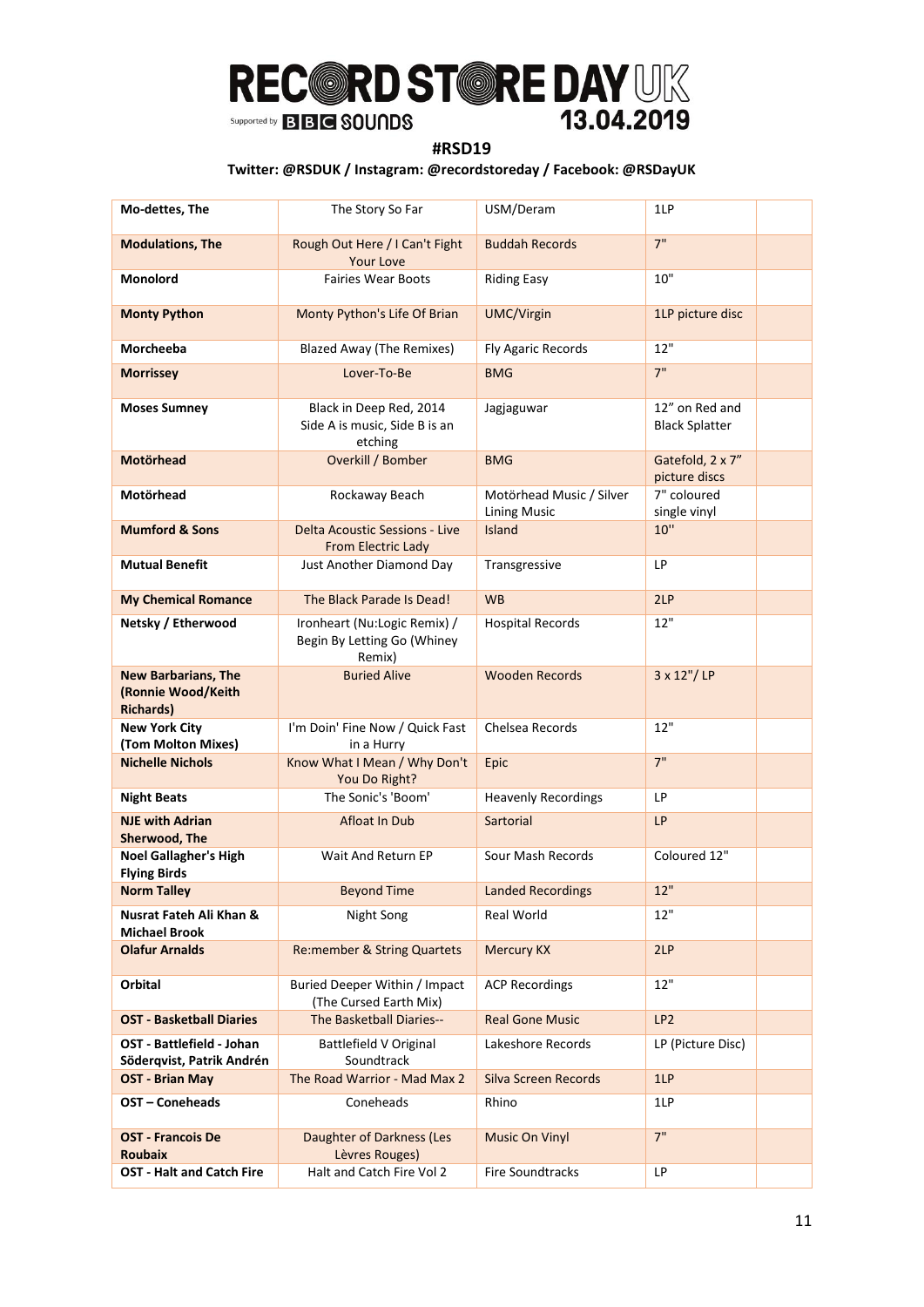### **#RSD19**

| <b>OST - Hidden Figures</b>                                                 | Hidden Figures (Original<br><b>Motion Picture Score)</b>                                               | <b>Enjoy The Ride</b>                             | <b>LP</b>                     |
|-----------------------------------------------------------------------------|--------------------------------------------------------------------------------------------------------|---------------------------------------------------|-------------------------------|
| OST - House of Wax                                                          | House Of Wax                                                                                           | Rhino                                             | 2LP                           |
| <b>OST - Howard Stern Prive</b><br>Parts                                    | <b>Howard Stern Private Parts:</b><br>The Album OST                                                    | Rhino                                             | 2LP                           |
| <b>OST - Lost in Translation</b>                                            | Lost in Translation                                                                                    | Rhino                                             | Violet Color<br>Vinyl         |
| <b>OST - Malcolm X</b>                                                      | Malcolm X                                                                                              | Rhino                                             | 1LP                           |
| <b>OST - New Jack City</b>                                                  | New Jack City                                                                                          | Rhino                                             | 1LP                           |
| <b>OST - Office Space</b>                                                   | <b>Office Space</b>                                                                                    | USM/UMe                                           | 1LP Colour                    |
| OST - Ray Heindorf                                                          | Spellbound                                                                                             | <b>Vinyl Passion</b>                              | LP                            |
| OST - Rogier van<br><b>Otterloo, ft Toots</b><br><b>Thielemans</b>          | <b>Turks Fruit</b>                                                                                     | <b>Music On Vinyl</b>                             | 1LP                           |
| OST - Roy Budd                                                              | <b>Get Carter</b>                                                                                      | Music On Vinyl                                    | 1LP                           |
| <b>OST - The Crow</b>                                                       | The Crow: Original Motion<br><b>Picture Soundtrack</b>                                                 | Rhino                                             | 2 LP; White &<br><b>Black</b> |
| <b>OST - Transformers</b>                                                   | Transformers: Dark of the<br>Moon                                                                      | Rhino                                             | 1LP                           |
| <b>OST - Transformers</b>                                                   | <b>Transformers: Revenge Of The</b><br>Fallen - The Album                                              | Rhino                                             | 2LP                           |
| <b>OST - Transformers</b>                                                   | Transformers: The Album                                                                                | Rhino                                             | 1LP                           |
| <b>OST - Twin Peaks (Angelo</b><br><b>Badalamenti and David</b><br>Lynch)   | <b>Twin Peaks: Season Two Music</b><br><b>And More</b>                                                 | Rhino                                             | $2-LP - 180g$<br>colour vinyl |
| <b>OST - Various/ Breaking</b><br>Bad                                       | <b>Breaking Bad</b>                                                                                    | Music On Vinyl                                    | 2LP                           |
| <b>Otis Redding with Booker</b><br>T., The M.G.'s & The Mar-<br><b>Keys</b> | Just Do It One More Time!<br><b>Captured Live At The Monterey</b><br><b>International Pop Festival</b> | Monterey International<br>Pop Festival Foundation | LP                            |
| Our Girl                                                                    | Live at St Pancras Old Church                                                                          | Cannibal Hymns 2                                  | 12" CLEAR                     |
| <b>Paloma Faith</b>                                                         | The Zeitgeist EP                                                                                       | <b>RCA</b>                                        | 12" Pic Disc                  |
| <b>Parcels</b>                                                              | Tieduprightnow / Tape EP                                                                               | <b>Because Music</b>                              | 7"                            |
| Paris                                                                       | I Choose You / Punkin Funkin                                                                           | Kelli Arts Records                                | 12"                           |
| Parliaments, The                                                            | Baby I Owe You Something<br>Good                                                                       | Revilot / Tuff City                               | 10"                           |
| Pearl Jam                                                                   | Live At Easy Street                                                                                    | <b>Monkeywrench Records</b>                       | 12"LP                         |
| Peddlers, The                                                               | On a Clear Day                                                                                         | Epic                                              | 7"                            |
| <b>Pet Deaths</b>                                                           | To the top of the hill and roll                                                                        | Silvermind records                                | 12"                           |
| <b>Pete Rock</b>                                                            | Return Of The SP-1200                                                                                  | Tru Soul Records                                  | LP                            |
| <b>Peter Doherty &amp; The Puta</b>                                         | Who's Been Having You Over /                                                                           | <b>Strap Originals</b>                            | 7"                            |
| <b>Madres</b><br><b>Peter Gabriel</b>                                       | Paradise Is Under Your Nose<br>Rated PG                                                                | Real World                                        | LP Album                      |
|                                                                             |                                                                                                        |                                                   | (picture disc)                |
| <b>Pink Floyd</b>                                                           | <b>Saucerful Of Secrets</b>                                                                            | <b>Pink Floyd Records</b>                         | 1LP                           |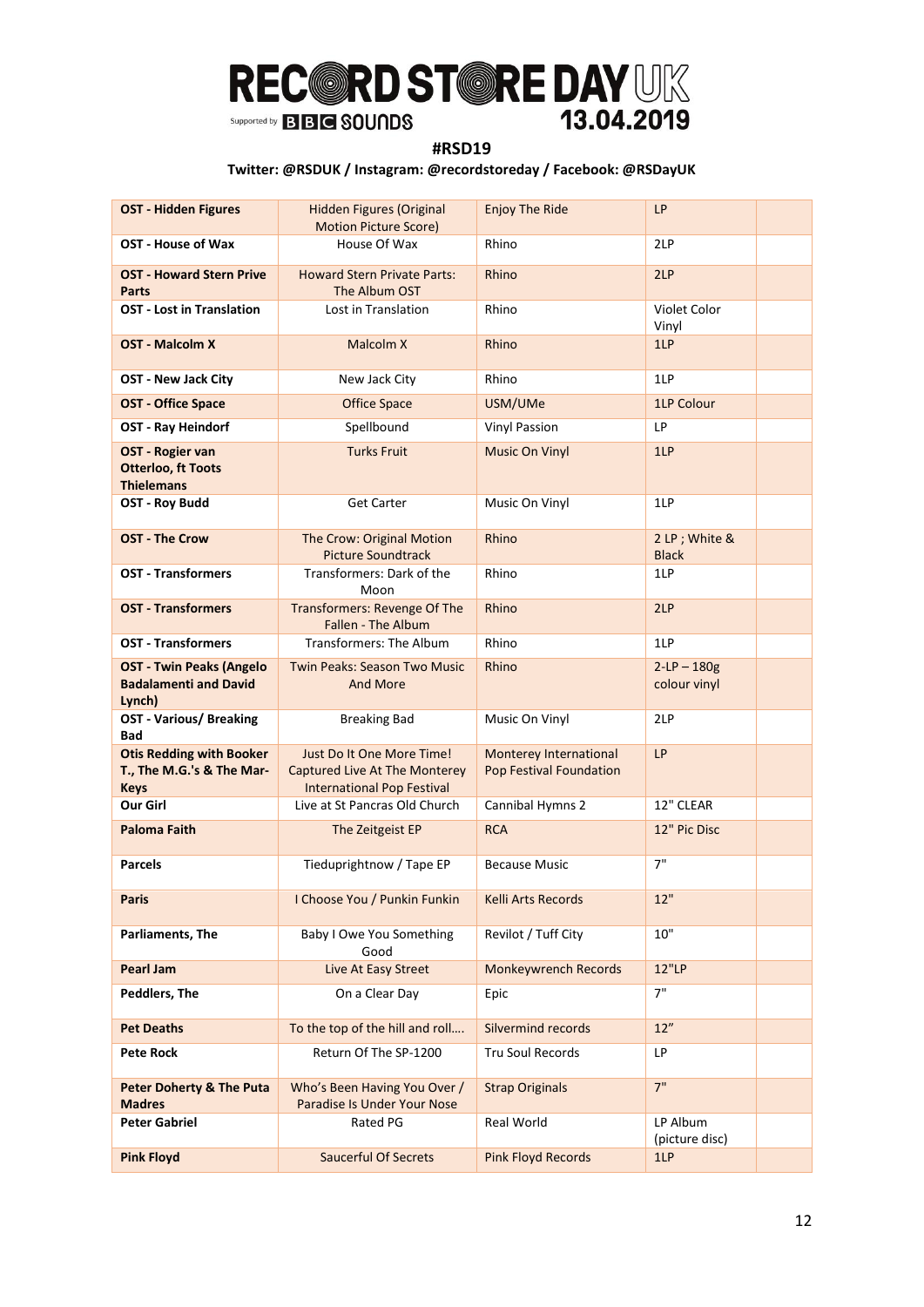### **#RSD19**

| Pinkfong                                         | <b>Baby Shark</b>                                     | SmartStudy Co                   | 7" Picture Disc                    |  |
|--------------------------------------------------|-------------------------------------------------------|---------------------------------|------------------------------------|--|
| Police, The                                      | Message In A Bottle                                   | <b>UMC/ Polydor</b>             | 2x7"                               |  |
| Pooh Sticks, The                                 | The Great White Wonder                                | glass                           | LP                                 |  |
| Popguns, The                                     | Love Junky                                            | <b>3rd Stone Records</b>        | Single vinyl LP                    |  |
| <b>Power Of Zeus</b>                             | The Gospel According To Zeus                          | Mr Bongo                        | LP                                 |  |
| <b>Prefab Sprout</b>                             | <b>Steve McQueen (acoustic)</b>                       | <b>CMG</b>                      | LP Vinyl                           |  |
| Prince                                           | His Majesty's Pop Life / The<br>Purple Mix Club       | Rhino                           | 1x 12" 45rpm<br>1x 12" 33rpm       |  |
| Prince                                           | The Versace Experience                                | CMG / Legacy                    | Cassette                           |  |
| <b>Prince Fatty</b>                              | Be Thankful For What You've<br>Got Ft Ear 16          | Evergreen Recordings            | 7"                                 |  |
| <b>Prince Mohamed</b>                            | <b>African Roots</b>                                  | <b>Burning Sound</b>            | LP                                 |  |
| Procol Harum / The<br>Move                       | Fly Records @ The<br><b>BBC: Morning Dew</b>          | Fly / Bucks                     | 7" Split                           |  |
| Prodigy, The                                     | Fight Fire with Fire / Champions<br>of London         | <b>BMG Rights Management</b>    | 2x 7" gatefold                     |  |
| Prolapse                                         | Backsaturday                                          | glass                           | LP                                 |  |
| Propaganda                                       | The Eight Testaments of<br>Propaganda                 | <b>ZTT</b>                      | 4x12" box set                      |  |
| Queen                                            | Bohemian Rhapsody / I'm In<br>Love With My Car        | Virgin EMI                      | $7''$ Single $-$<br>Coloured Vinyl |  |
| Queen                                            | <b>Bohemian Rhapsody Picture</b><br><b>Disc</b>       | Virgin EMI                      | 2LP - Picture<br><b>Discs</b>      |  |
| <b>Quiet Village</b>                             | <b>Silent Move</b>                                    | K7                              | 1LP COLORED<br><b>VINYL</b>        |  |
| Ramones                                          | Live At The Palladium, New<br>York, NY (12/31/79)     | Rhino                           | 2-LPs, Black<br>Vinyl              |  |
| <b>Rasputin's Stash</b>                          | Stash                                                 | <b>Family Groove</b>            | LP                                 |  |
| <b>Redkins, The</b>                              | Bring It Down! (This Insane<br>Thing)                 | <b>London Stream Recordings</b> | 10"                                |  |
| <b>Reinhold Friedl</b>                           | Music For Piano<br>Spring/Flower/Cracker/Stream       | <b>Holotype Editions</b>        | LP                                 |  |
| <b>Residents, The</b>                            | <b>R*** S**</b>                                       | <b>NRT</b>                      | LP                                 |  |
| Rhodri Davies/<br>David Sylvian/ Mark<br>Wastell | There Is No Love                                      | confront                        | LP                                 |  |
| <b>Robert Plant</b>                              | <b>Fate of Nations</b>                                | Es Paranza                      | 12"                                |  |
| <b>Robert Johnson</b>                            | Kind Hearted Woman Blues /<br><b>Terraplane Blues</b> | <b>Traffic Entertainment</b>    | 10"                                |  |
| Robyn                                            | <b>Body Talk</b>                                      | <b>UMC/Island UK</b>            | <b>2LP Coloured</b><br>Vinyl       |  |
| <b>Roger Glover &amp; Friends</b>                | <b>Butterfly Ball</b>                                 | Purple Records                  | Double LP                          |  |
| <b>Rolling Stones, The</b>                       | Through The Past, Darkly (Big<br>Hits Vol.2)          | <b>UMC</b>                      | 1LP                                |  |
| <b>Rolling Stones, The</b>                       | High Tide Green Grass (Big Hits<br>Vol. 1)            | UMC/Polydor UK                  | 1LP                                |  |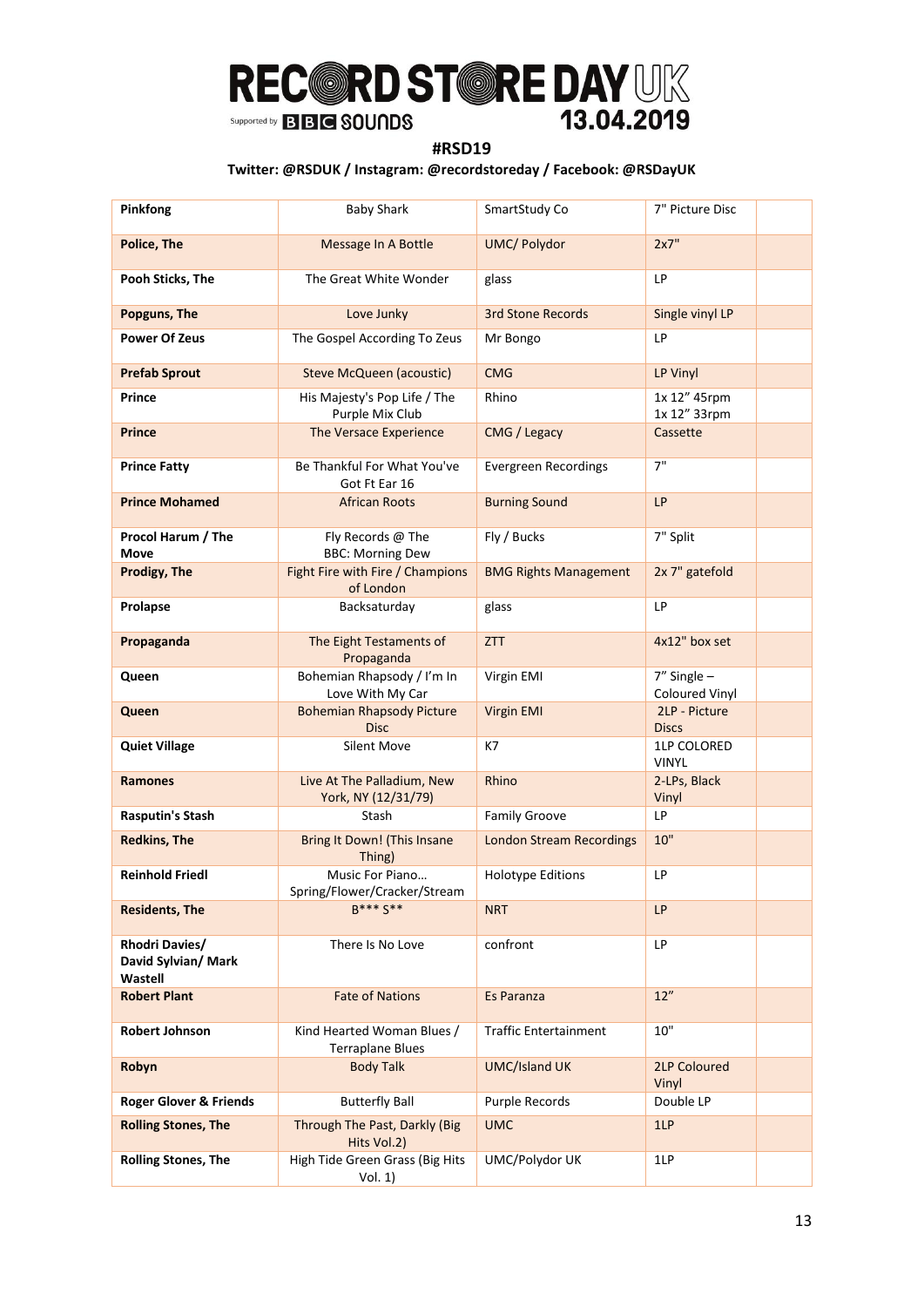### **#RSD19**

| <b>Rolling Stones, The</b>                            | She's A Rainbow (Live)                                                   | Polydor                                      | 10" exclusive<br>coloured vinyl |
|-------------------------------------------------------|--------------------------------------------------------------------------|----------------------------------------------|---------------------------------|
| <b>Ronnie Lane And The</b><br><b>Band Slim Chance</b> | At The BBC                                                               | <b>UMC</b>                                   | 2LP Purple vinyl                |
| <b>Ronnie McNeir</b>                                  | My Baby                                                                  | <b>EXPANSION C.O PASSION</b><br><b>MUSIC</b> | 7"                              |
| <b>Roots Radics</b>                                   | 12 Inches Of Dub                                                         | VP Records /17 North<br>Parade               | Single vinyl<br>album           |
| <b>Moules Frites</b>                                  | I Should Care b/w I'm Glad                                               | <b>Vermilion Records</b>                     | 10"                             |
| <b>Roxy Music</b>                                     | Debut Album Remixes                                                      | UMC/Virgin                                   | 2 x 12" Single                  |
| <b>Roy Ayers</b>                                      | <b>Silver Vibrations</b>                                                 | <b>EXPANSION C.O PASSION</b><br><b>MUSIC</b> | LP                              |
| <b>Rudy Ray Moore</b>                                 | Return Of Dolemite: Superstar                                            | Dolemite Records                             | LP                              |
| <b>Rush</b>                                           | Hemispheres                                                              | USM/UMe                                      | LP Picture Disc                 |
| <b>RZA</b>                                            | <b>Birth Of A Prince</b>                                                 | <b>BMG</b>                                   | LP, smoky blue                  |
| stargaze                                              | <b>Instruments (Re-Composition</b><br>of Fugazi's 'In On The Killtaker') | Transgressive                                | <b>LP</b>                       |
| <b>Saint Etienne</b>                                  | Saturday Boy                                                             | <b>Heavenly Recordings</b>                   | 7"                              |
| Salvador Dalí                                         | Dalí in Venice                                                           | Decca                                        | 1LP                             |
| Sam Fender                                            | Play God                                                                 | Polydor                                      | 7" single                       |
| <b>Santigold</b>                                      | I Don't Want: The Gold Fire<br><b>Sessions</b>                           | Downtown Records /<br><b>AWAL</b>            | LP                              |
| Saxon                                                 | Thunderbolt (The Singles)                                                | Militia Guard, Silver Lining<br><b>Music</b> | 7" Boxset with 5<br>x 7" vinyl  |
| Say Sue Me                                            | We've Sobered Up                                                         | Damnably                                     | LP 12"                          |
| Say Sue Me                                            | <b>Big Summer Night</b>                                                  | Damnably                                     | EP 12"                          |
| <b>Serge Gainsbourg</b>                               | <b>Avant Gainsbarre</b>                                                  | <b>Vinyl Passion</b>                         | <b>LP</b>                       |
| <b>Sergio Mendes</b>                                  | Dance Moderno                                                            | Poppydisc                                    | LP                              |
| Serj Tankian                                          | <b>Harikiri</b>                                                          | <b>Music On Vinyl</b>                        | 1LP                             |
| <b>Shakespears Sister</b>                             | Songs From The Red Room                                                  | Do Yourself In                               | 2LP                             |
| <b>Sharon Ridley</b>                                  | Where Did You Learn To Make<br>Love The Way You Do                       | <b>SOUL BROTHER PASSION</b><br><b>MUSIC</b>  | 7"                              |
| <b>She Makes War</b>                                  | Disarm:15                                                                | My Big Sister Recordings                     | Transparent<br>Blue Vinyl 12"   |
| <b>Shirley Finney</b>                                 | Pray Again                                                               | Rain&Shine Limited                           | <b>LP</b>                       |
| <b>Shit Girlfriend</b>                                | "Dress Like Cher" / "Socks On<br>The Beach"                              | Punk Slime                                   | 7"                              |
| <b>Shocking Blue</b>                                  | <b>Single Collection (part 2)</b>                                        | <b>Music On Vinyl</b>                        | 2LP                             |
| <b>Shuggie Otis</b>                                   | Strawberry Letter 23 / Ice Cold<br>Daydream                              | Epic                                         | 7"                              |
| <b>Shuggie Otis</b>                                   | Inspiration Information / Ah Uh<br>Mi Hed                                | Epic                                         | 7"                              |
| <b>Sigur Rós</b>                                      | <b>Variations on Darkness</b>                                            | Krunk                                        | LP 1x<br>12"Heavyweight         |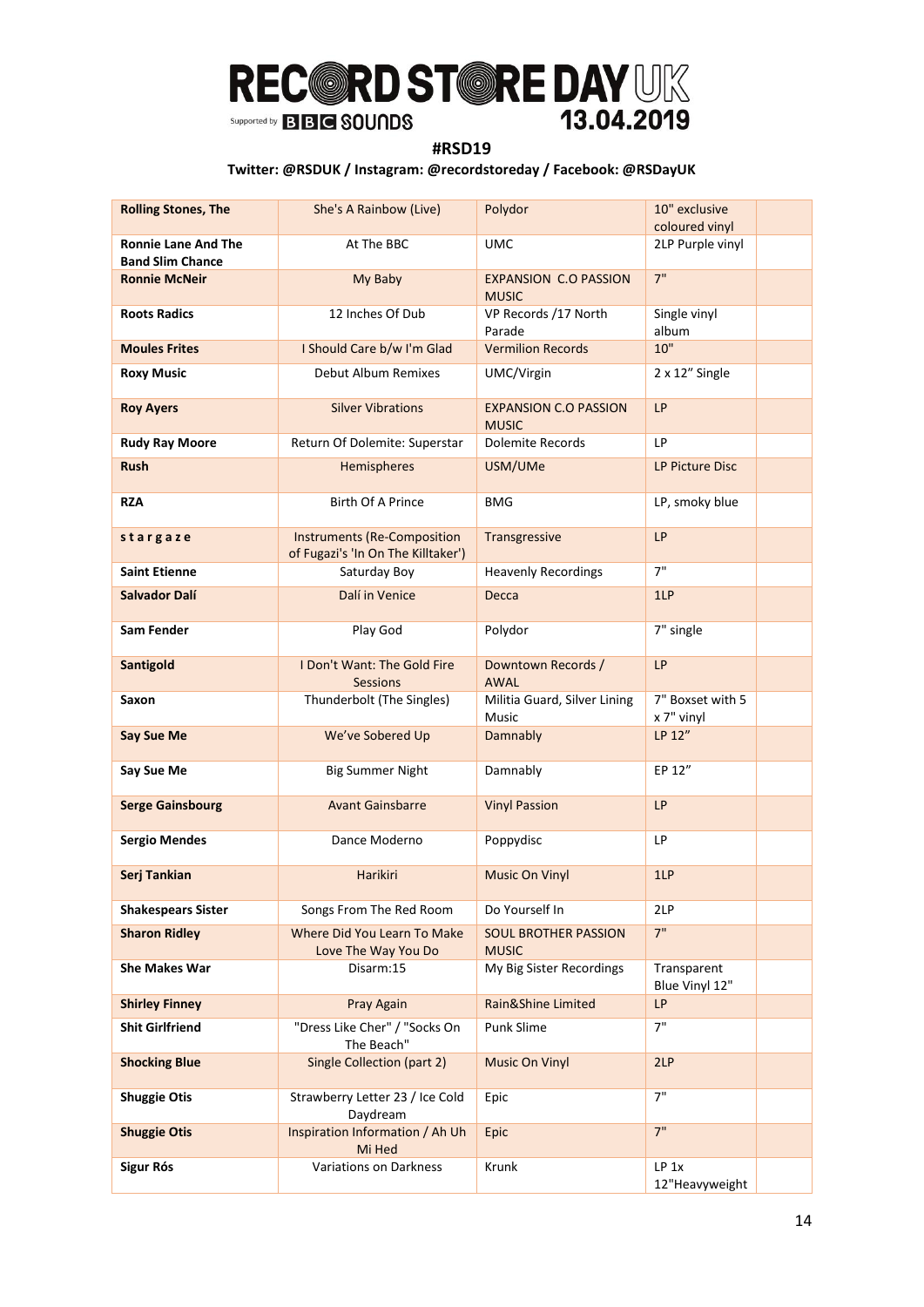### **#RSD19**

| <b>Sigur Rós</b>            | Lunar Halo 22°                                          | <b>Krunk</b>                 | LP <sub>1x</sub><br>12"Heavyweight |
|-----------------------------|---------------------------------------------------------|------------------------------|------------------------------------|
| <b>Silk City</b>            | <b>Electricity EP</b>                                   | Columbia                     | 12" Vinyl Single                   |
| <b>Silver Apples</b>        | <b>Oscillation</b>                                      | enraptured                   | <b>LP</b>                          |
| <b>Simple Minds</b>         | Graffiti Soul / Searching For The<br>Lost Boys          | Demon Records                | 2LP                                |
| <b>Sivert Høyem</b>         | Where Is My Moon                                        | <b>Music On Vinyl</b>        | 10"                                |
| <b>Six By Seven</b>         | The Things We Make                                      | Mantra                       | LP                                 |
| <b>Sleeper</b>              | Live EP                                                 | <b>Gorsky Records</b>        | Colour 12"                         |
| Slowthai                    | Doorman / Peace Of Mind                                 | <b>Method Records</b>        | 12"                                |
| Sly & The Family Stone      | Live At Woodstock Sunday<br>August 17, 1969             | CMG / Legacy                 | x2 LP Vinyl                        |
| <b>Smiles / Astronauts</b>  | Just A Star (Original) / Just A<br>Star (Cover Version) | <b>Backatcha</b>             | 7"                                 |
| <b>Smith &amp; Mighty</b>   | The Three Stripe Collection<br>1985-1990                | <b>Bristol Archive</b>       | LPX2                               |
| <b>Soccer Mommy</b>         | For Young Hearts                                        | Fat Possum Records           | LP                                 |
| <b>Sol Seppy</b>            | The Bells Of 12                                         | <b>GRÖNLAND</b>              | <b>LP</b>                          |
| <b>Sonny Boy Williamson</b> | Don't Send Me No Flowers                                | <b>Reel Music</b>            | 12"                                |
| <b>Soul Mekanik</b>         | Go Upstairs / Echo Beach (feat.<br>Isabelle Antena)     | <b>Rogue Cat Sounds</b>      | 12"                                |
| Soul Surfers, The           | <b>KU Theme</b>                                         | KingUnderground              | 7"                                 |
| <b>Spacemen 3</b>           | Live in Europe 1989                                     | <b>Space Age Recordings</b>  | Double LP                          |
| Specials, The               | 10 Commandments / You're<br><b>Wondering Now</b>        | <b>UMC</b>                   | 7" Single                          |
| <b>Spirit</b>               | Spirit - Original Mix / Zaf & Phil<br><b>Asher Edit</b> | Rain&Shine Limited           | 12"                                |
| Stalawa                     | In East Africa                                          | <b>Scotch Bonnet Records</b> | 12" EP                             |
| <b>Status Quo</b>           | Quid Pro Quo - Pop Up                                   | <b>Demon Records</b>         | <b>LP</b>                          |
| <b>Stereophonics</b>        | Live From Dakota                                        | <b>UMC/Mercury UK</b>        | 2LP                                |
| <b>Steve Earle</b>          | A - El Coyote / B - Don't Let The<br>Sunshine Fool You  | <b>New West</b>              | 7"                                 |
| <b>Straight Arrows</b>      | Another Day in the City                                 | Agitated                     | 7"                                 |
| <b>Stray Cats</b>           | Cat Fight (Over A Dog Like Me)                          | Surfdog                      | 12"                                |
| <b>Streets, The</b>         | Remixes & B Sides Too                                   | Rhino                        | 2LP                                |
| <b>Struts, The</b>          | Young & Dangerous                                       | Polydor                      | 12" coloured<br>vinyl              |
| <b>Sublime</b>              | Nugs - Best of Box                                      | USM/Petrol                   | 1LP coloured<br>vinyl              |
| <b>Suede</b>                | Head Music - 20th Anniversary                           | <b>Demon Records</b>         | 3LP                                |
| <b>Sugar Daddy</b>          | Love On the Attack                                      | Situationism                 | 12"                                |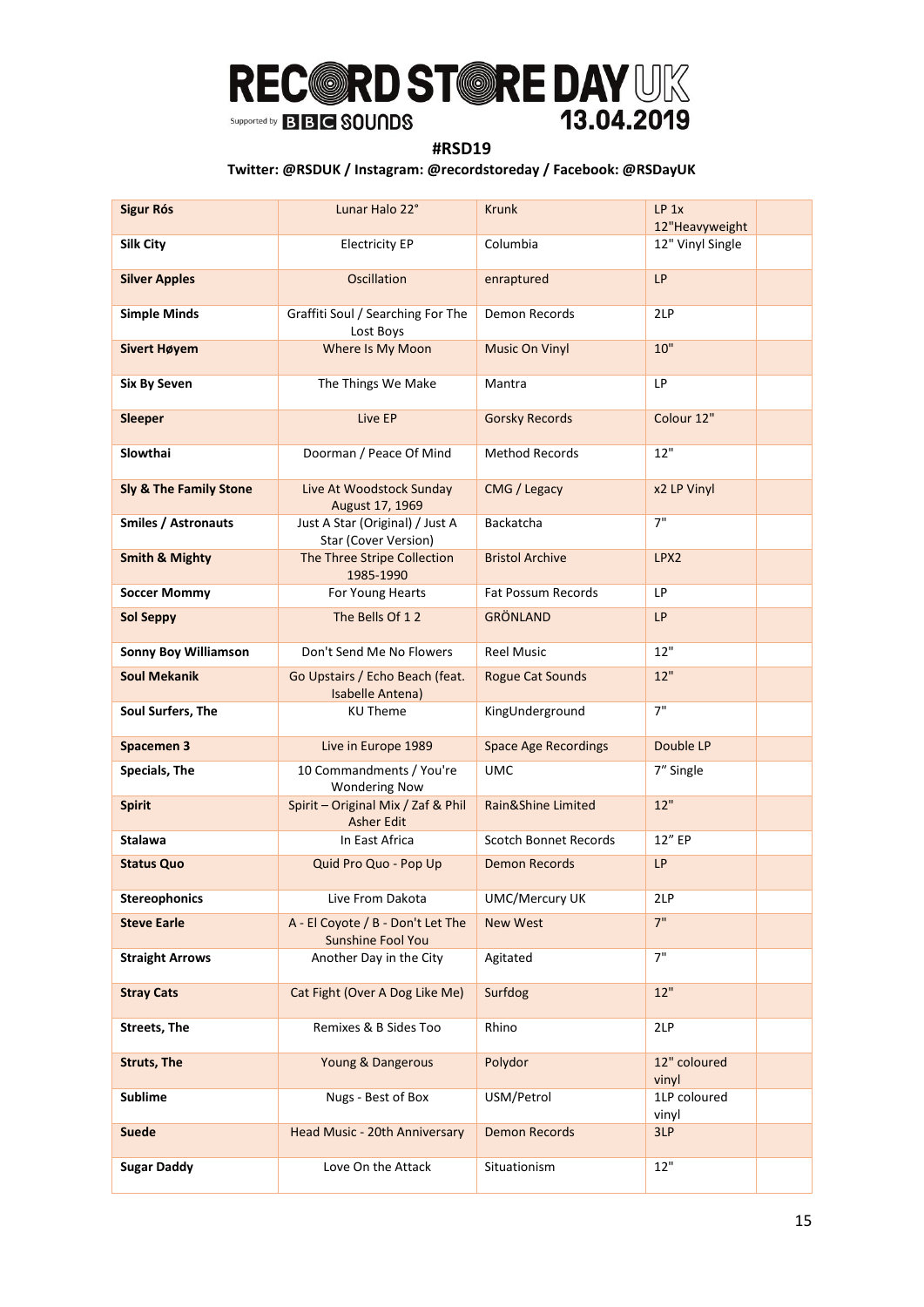### **#RSD19**

| <b>Suicide</b>                                | Dream Baby Dream                                                     | <b>Mute</b>                                  | 12" coloured<br>vinyl                  |
|-----------------------------------------------|----------------------------------------------------------------------|----------------------------------------------|----------------------------------------|
| Sunn O)))                                     | Life Metal                                                           | Southern Lord                                | 2LP Orange                             |
| <b>Sunn O)))</b>                              | Life Metal                                                           | Southern Lord                                | <b>CD</b>                              |
| <b>Supergrass</b>                             | Pumping On Your Stereo /<br>Mary                                     | Echo                                         | 10" picture disc                       |
| <b>Swervedriver</b>                           | Reflections / Think I'm Gonna<br><b>Feel Better</b>                  | <b>Dangerbird Records</b>                    | 12" Single                             |
| Sylvers, The                                  | The Sylvers                                                          | Mr Bongo                                     | LP                                     |
| <b>Tangerine Dream</b>                        | Machu Picchu                                                         | <b>Kscope</b>                                | <b>Yellow Vinyl</b>                    |
| <b>Tangerine Dream</b>                        | Poland                                                               | Esoteric                                     | Double LP                              |
| <b>Teddy Pendergrass</b>                      | You Can't Hide from Yourself /<br>The More I Get, the More I<br>Want | Philadelphia International<br><b>Records</b> | 12"                                    |
| <b>Teenage Fanclub</b>                        | The King                                                             | <b>PEMA</b>                                  | LP                                     |
| <b>Teenage Mutant Ninja</b><br><b>Turtles</b> | <b>Turtles in Time Soundtrack</b>                                    | jam8bit                                      | 7"                                     |
| <b>Television Personalities</b>               | Some Kind Of Happening:<br>Singles 1978-1989                         | <b>Fire Records</b>                          | $2LP + 7"$                             |
| <b>Television Personalities</b>               | Some Kind Of Trip: Singles<br>1990-1994                              | <b>Fire Records</b>                          | 2LP                                    |
| <b>Ten Years After</b>                        | The Cap Ferrat Sessions                                              | Chrysalis Records                            | LP.                                    |
| <b>Thin Lizzy</b>                             | <b>Black Rose</b>                                                    | UMC/Virgin                                   | 2LP                                    |
| This Is The Kit                               | Krulle Bol                                                           | Disco-Ordination                             | LP                                     |
| <b>Thrice</b>                                 | <b>Deeper Wells</b>                                                  | Epitaph                                      | 12"                                    |
| Thunder                                       | Please Remain Seated - The<br>Others                                 | <b>BMG</b>                                   | 12" clear vinyl<br>LP                  |
| <b>Tickle, The</b>                            | Rare & Unreleased: 1967                                              | Fly / Bucks                                  | 10"                                    |
| <b>Tim Buckley</b>                            | Honeyman                                                             | Real Gone Music                              | $2-LP$                                 |
| <b>Tindersticks</b>                           | Willow (feat. Robert Pattinson)                                      | <b>City Slang</b>                            | 7"                                     |
| <b>Tiny Tim</b>                               | Live! At The Royal Albert Hall                                       | Rhino                                        | 2LP, colour vinyl                      |
| <b>Todd Rundgren</b>                          | Bearsville/WB era A & B sides<br>singles collection on LP            | Rhino                                        | 4LP box                                |
| <b>Tony Joe White</b>                         | <b>LFAT</b>                                                          | New West                                     | LP                                     |
| <b>Tosca</b>                                  | No Hassle                                                            | K7                                           | <b>2LP COLOURED</b><br><b>GATEFOLD</b> |
| <b>Townes Van Zandt</b>                       | The Best Of Townes Van Zandt                                         | Fat Possum Records                           | 12"                                    |
| <b>Toyah</b>                                  | In The Court Of The Crimson<br>Queen                                 | <b>Demon Records</b>                         | LP                                     |
| <b>Trembling Bells &amp; Alex</b><br>Rex      | I Am The King                                                        | Tin Angel Records                            | $10''$                                 |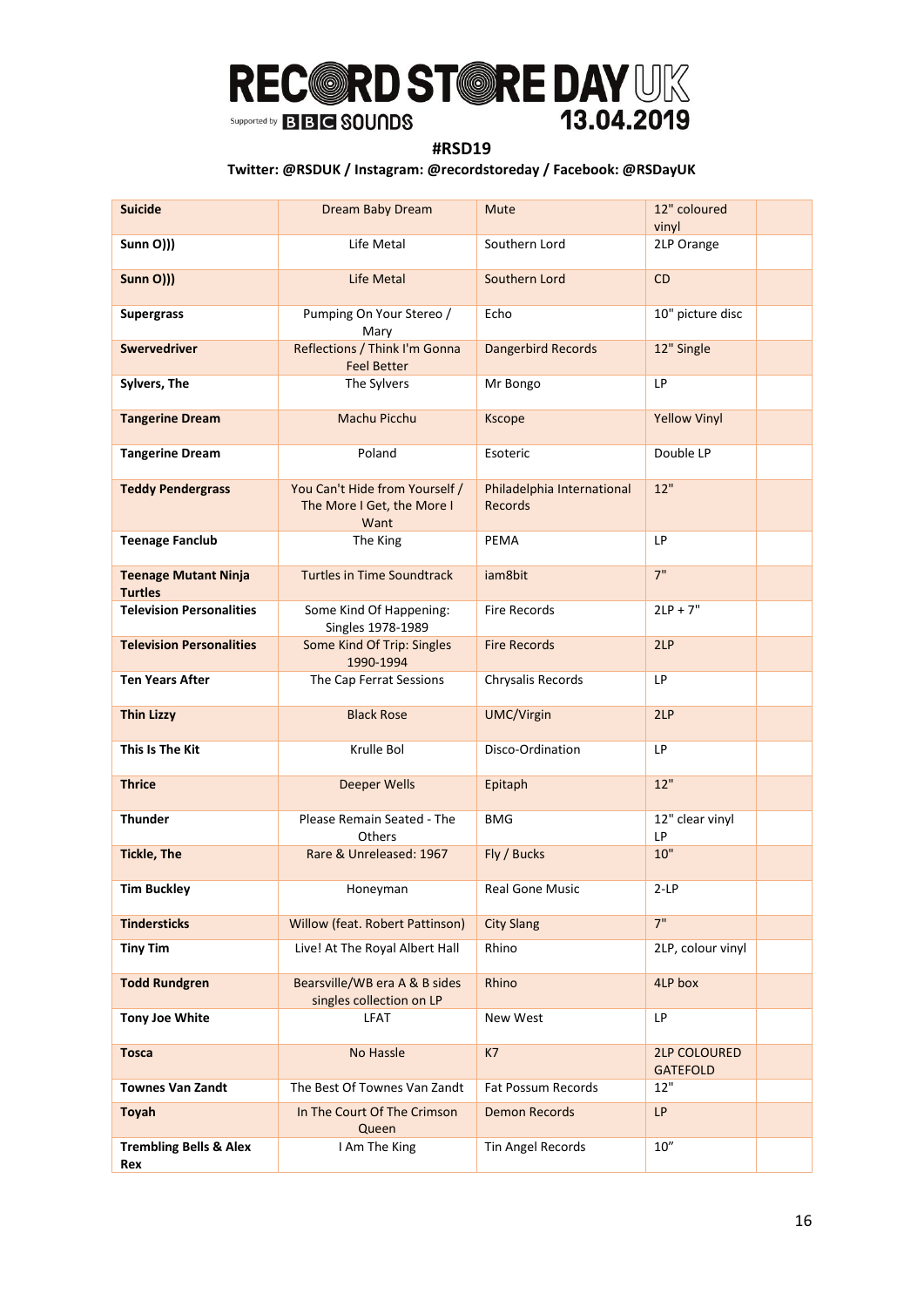### **#RSD19**

| <b>Trojans, The (Gaz Mayall)</b>                      | <b>Top Hits</b>                                                  | <b>Gaz's Rockin Records</b>  | LP                                    |
|-------------------------------------------------------|------------------------------------------------------------------|------------------------------|---------------------------------------|
| <b>TVAM</b>                                           | No Silver Bird / Narcissus<br>(Tunng Remix)                      | PSYCHIC DATA                 | 7"                                    |
| <b>Twink</b>                                          | <b>Think Pink</b>                                                | <b>SUNBEAM</b>               | 2X 12"                                |
| <b>Twink and the</b><br><b>Technicolour Dream</b>     | Sympathy for the Beast                                           | SUNBEAM                      | 12"                                   |
| <b>U2</b>                                             | The Europa EP                                                    | <b>UMC</b>                   | $12''$ Single -<br><b>Black Vinyl</b> |
| <b>UK Subs</b>                                        | Another Kind Of Blues - 40th<br>Anniversary                      | Demon Records                | $2 \times 10"$                        |
| <b>Uli Jon Roth</b>                                   | <b>Scorpions Revisited</b>                                       | <b>Silver Lining Music</b>   | 4 x 12" on<br>double gatefold         |
| Unkle                                                 | Sunrise (Always Comes Around)<br>[Audion Remix]                  | Songs For The Def            | 10''                                  |
| <b>Unloved</b>                                        | <b>Heartbreak Instrumentals</b>                                  | <b>Heavenly Recordings</b>   | <b>LP</b>                             |
| Used, The                                             | Live From Maida Vale                                             | Hopeless                     | LP                                    |
| <b>Van Morrison</b>                                   | <b>Astral Weeks Alternative</b>                                  | Rhino                        | 10" Mini album                        |
| <b>Various - AA Sessions</b>                          | AA Sessions Volume 1                                             | Jazz Life                    | LP                                    |
| <b>Various - Brown Acid</b>                           | <b>Volume 8 RSD Version</b>                                      | <b>Riding Easy</b>           | <b>LP</b>                             |
| <b>Various - Cr2 Records</b>                          | THE HOUSE THAT Cr2 RECORDS                                       | Cr2 Records                  | 2 x 12" clear,<br>deluxe vinyl        |
| <b>Various - Emotional</b><br><b>Response</b>         | <b>Positive Times Infinity</b><br>(A Compilation)                | <b>Emotional Response</b>    | LP                                    |
| <b>Various - Freakbeat</b><br>Scene                   | The Freakbeat Scene                                              | USM/Decca                    | 2LP                                   |
| <b>Various - Ghost World</b><br><b>OST</b>            | <b>Ghost World</b>                                               | Shanachie Entertainment      | LP                                    |
| <b>Various - Good Vibrations</b><br><b>Presents</b>   | Re-Vibrations (A Remix<br>Collection)                            | <b>Good Vibrations Music</b> | 2x12"                                 |
| <b>Various - Greg Belson's</b><br><b>Divine Disco</b> | Divine Disco Volume Two:<br>Obscure Gospel Disco (1979-<br>1987) | <b>Cultures Of Soul</b>      | 2LP                                   |
| <b>Various - Kemet Deep</b><br><b>Sessions</b>        | Kemet Deep Sessions - Vinyl<br>Sampler                           | <b>Kemet Soul Records</b>    | 12"                                   |
| <b>Various - Los Angeles</b><br><b>Nuggets</b>        | Where The Action Is! Los<br><b>Angeles Nuggets</b>               | Rhino                        | <b>2LP Black Vinyl</b>                |
| Various - Max's SKAnsas<br>City                       | Max's SKAnsas City                                               | Jungle                       | LP                                    |
| <b>Various - Mickey Mouse</b><br><b>Disco</b>         | <b>Mickey Mouse Disco</b>                                        | UME (USM)                    | 1LP                                   |
| <b>Various - Mod Scene</b>                            | The Mod Scene                                                    | USM/Decca                    | 2LP                                   |
| <b>Various - Modern Soul</b>                          | <b>Modern Soul</b>                                               | <b>Selector Series</b>       | 7x7" box set                          |
| <b>Various - Music for</b><br><b>Dreams</b>           | <b>Music For Dreams: Summer</b><br>Sessions for RSD 2019         | <b>Music For Dreams</b>      | LP                                    |
| <b>Various - New Orleans</b><br>Soul                  | <b>New Orleans Soul 68</b>                                       | <b>History Of Soul</b>       | <b>LP</b>                             |
| <b>Various - New York Soul</b>                        | New York Soul 1968                                               | History Of Soul              | LP.                                   |
| <b>Various - Northern Soul</b>                        | Northern Soul                                                    | <b>Selector Series</b>       | 7x7" box set                          |
| <b>Various - Northern Soul</b><br>Scene               | The Northern Soul Scene                                          | USM/Decca                    | 2LP                                   |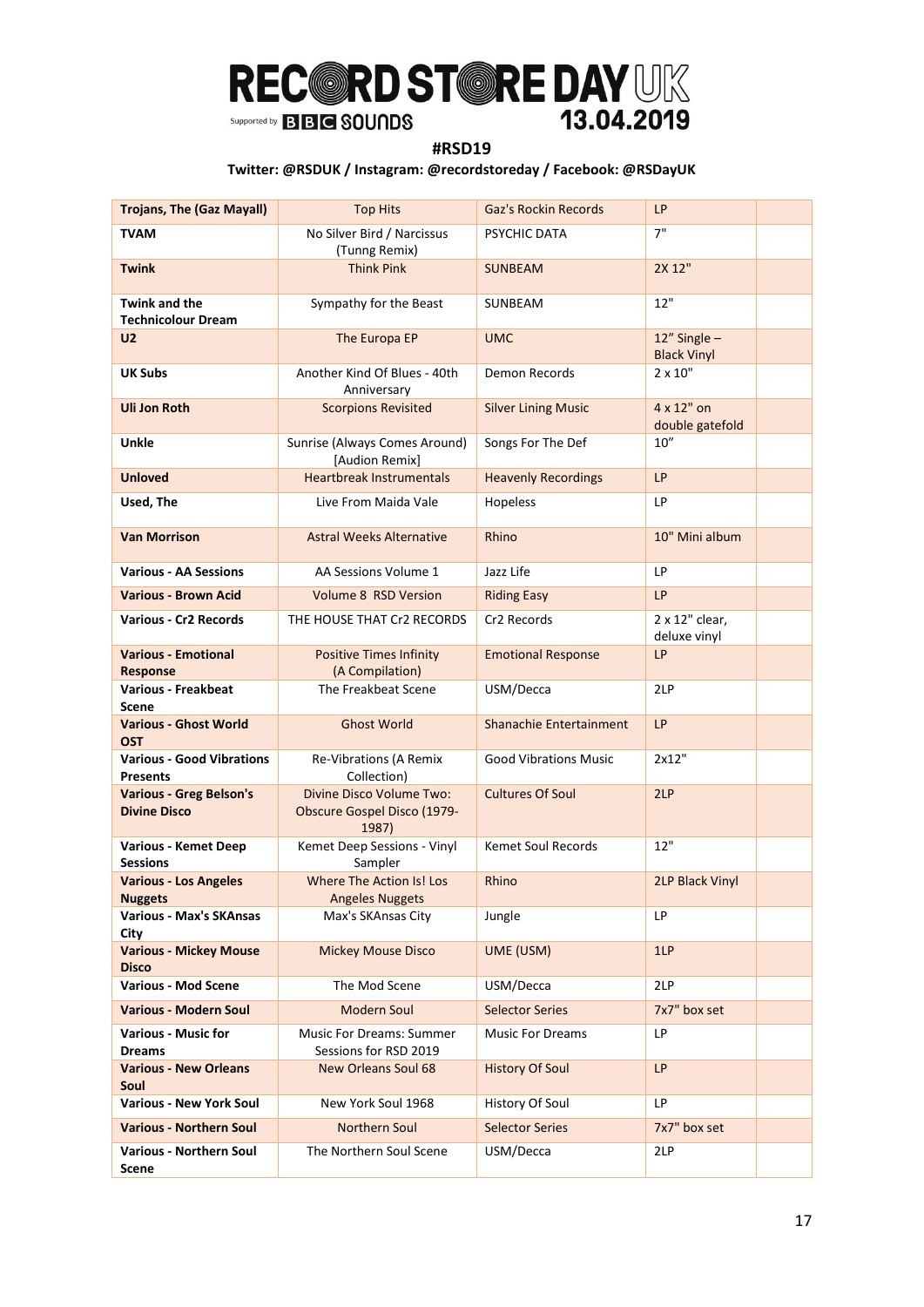### **#RSD19**

| Various - Psyché France                               | Psyché France Vol. 5 1960-70                        | <b>Warner Music France</b>     | 1LP                                     |
|-------------------------------------------------------|-----------------------------------------------------|--------------------------------|-----------------------------------------|
| Various - Psychedelic<br>Scene                        | The Psychedelic Scene                               | USM/Decca                      | 2LP                                     |
| <b>Various - R&amp;B Scene</b>                        | The R&B Scene                                       | USM/Decca                      | 2LP                                     |
| Various - R&B Style 1964                              | Mighty Instrumentals R&B Style<br>1964              | 1960s Records                  | LP                                      |
| <b>Various - Sherman</b><br><b>Brothers</b>           | The Sherman Brothers Song<br><b>Book</b>            | <b>Disney</b>                  | 1LP                                     |
| Various - Soho Scene '59                              | Soho Scene '59 (Jazz Goes Mod)                      | 1960s Records                  | LP                                      |
| <b>Various - Soul Jazz</b><br><b>Records Presents</b> | <b>Studio One Showcase 45 Box</b><br>Set            | Soul Jazz Records              | 5x 7" BOXSET                            |
| <b>Various - Soul Jazz</b><br><b>Records Presents</b> | BOOMBOX 45 Box Set                                  | Soul Jazz Records              | 5x 7" BOXSET                            |
| <b>Various - Soul Slabs vol 2</b>                     | Soul Slabs Volume 2                                 | <b>Colemine Records</b>        | <b>3LP Box Set</b>                      |
| <b>Various - South Park</b>                           | South Park: Bigger, Longer &<br>Uncut               | Rhino                          | Double Colour<br>Vinyl Deluxe           |
| <b>Various - Steve Lamacq</b>                         | Steve Lamacq - Lost<br>Alternatives                 | <b>Demon Records</b>           | 2LP                                     |
| <b>Various - Super Disco</b><br><b>Edits</b>          | Long Distance Love Affair                           | Super Disco Edits              | 2LP                                     |
| <b>Various - Texas Soul</b>                           | Texas Soul '68                                      | <b>History Of Soul</b>         | LP                                      |
| <b>Various - The Cable Guy</b>                        | The Cable Guy                                       | Wargod                         | 2xLP                                    |
| <b>Various - The Faculty</b>                          | The Faculty - OST (20th<br>Anniversary)             | Wargod                         | <b>LP</b>                               |
| <b>Various - The Sopranos</b>                         | The Sopranos (20th<br>Anniversary) - Peppers & Eggs | Wargod                         | 2XLP                                    |
| <b>Various - This is Ska</b>                          | This Is Ska                                         | 1960s Records                  | LP                                      |
| <b>Various - Too Slow to</b><br><b>Disco</b>          | Too Slow to Disco Neo - En<br>France                | How Do You Are?                | LP                                      |
| <b>Various - VP Records</b>                           | <b>Roots From The Yard</b>                          | VP Records /17 North<br>Parade | 7" (box set)                            |
| <b>Various - Woodstock</b>                            | Woodstock (PA Mono Version)                         | Rhino                          | 3LP, black vinyl<br>set                 |
| <b>Various - You Flexi Thing</b>                      | You Flexi Thing Vol 5                               | Repeat                         | 7" Flexi disc                           |
| <b>Various Artists</b>                                | The Wit & Wisdom of Donald<br>Trump                 | dirter odeon                   | LP                                      |
| <b>Various Artists</b>                                | Disco Not Disco                                     | Strut                          | 3LP                                     |
| <b>Various Artists</b>                                | <b>Brazil Classics</b>                              | Luaka Bop                      | 3LP                                     |
| <b>Venom</b>                                          | Manitou                                             | <b>BMG</b>                     | Shaped picture<br>disc                  |
| Vivian Stanshall &<br><b>Gargantuan Chums</b>         | Suspicion (John Entwistle &<br>Keith Moon)          | Fly / Bucks                    | 7"                                      |
| <b>Wedding Present, The</b>                           | Davni Chasy                                         | Hatch                          | 7"                                      |
| Weezer                                                | Teal                                                | Atlantic                       | 12" Teal<br>Coloured Vinyl              |
| Weezer                                                | <b>Dusty Gems and Raw Nuggets:</b><br>The B-Sides   | USM/UMe                        | Translucent<br>Blue & White<br>Swirl LP |
| <b>Wendy Carlos / Rachel</b><br><b>Elkind</b>         | Kubrick                                             | Silva Screen Records           | 7"                                      |